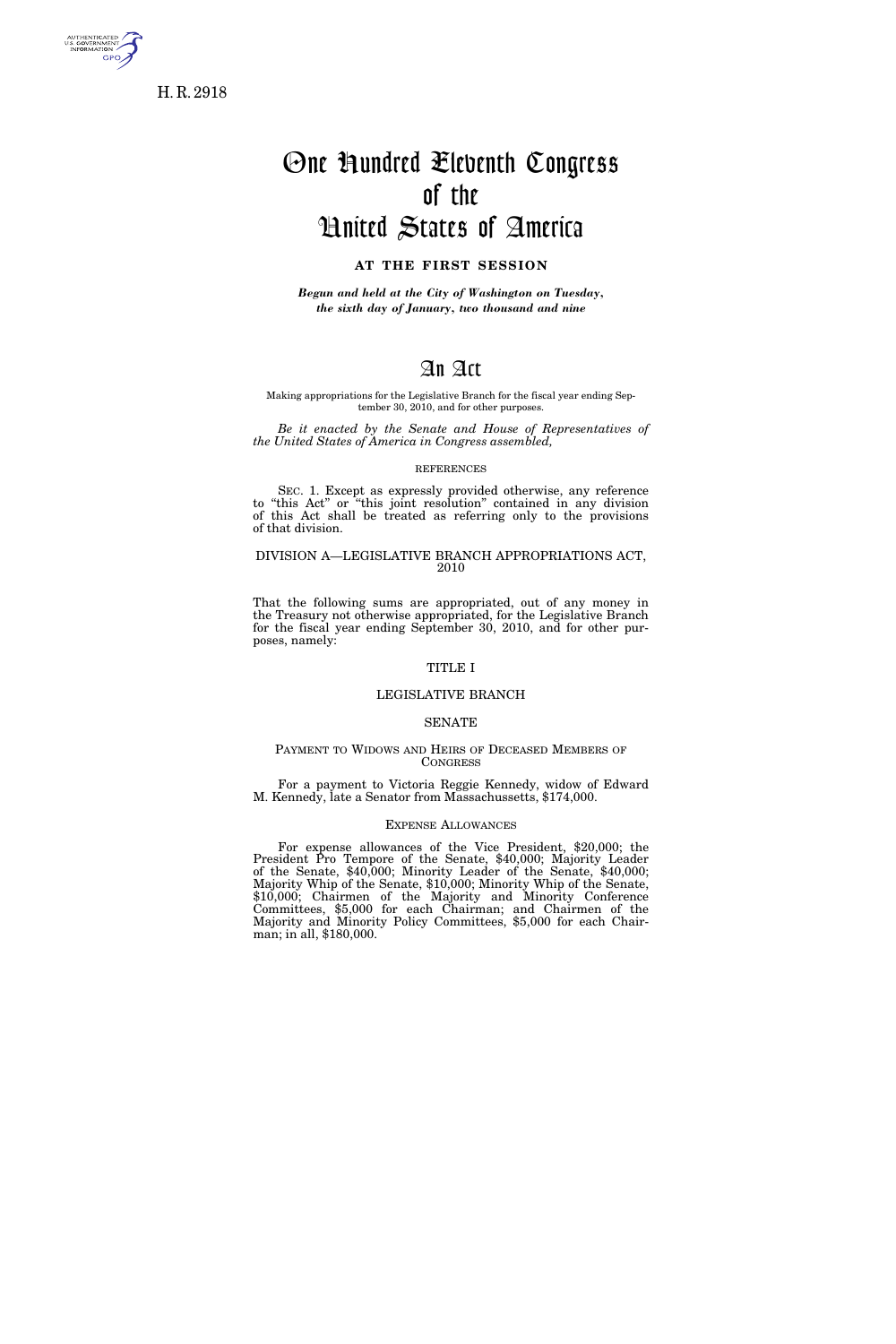# REPRESENTATION ALLOWANCES FOR THE MAJORITY AND MINORITY LEADERS

For representation allowances of the Majority and Minority Leaders of the Senate, \$15,000 for each such Leader; in all, \$30,000.

# SALARIES, OFFICERS AND EMPLOYEES

For compensation of officers, employees, and others as authorized by law, including agency contributions, \$178,982,000, which shall be paid from this appropriation without regard to the following limitations:

#### OFFICE OF THE VICE PRESIDENT

For the Office of the Vice President, \$2,517,000.

#### OFFICE OF THE PRESIDENT PRO TEMPORE

# For the Office of the President Pro Tempore, \$752,000.

# OFFICES OF THE MAJORITY AND MINORITY LEADERS

# For Offices of the Majority and Minority Leaders, \$5,212,000.

# OFFICES OF THE MAJORITY AND MINORITY WHIPS

# For Offices of the Majority and Minority Whips, \$3,288,000.

# COMMITTEE ON APPROPRIATIONS

# For salaries of the Committee on Appropriations, \$15,844,000.

# CONFERENCE COMMITTEES

For the Conference of the Majority and the Conference of the Minority, at rates of compensation to be fixed by the Chairman of each such committee, \$1,726,000 for each such committee; in all, \$3,452,000.

OFFICES OF THE SECRETARIES OF THE CONFERENCE OF THE MAJORITY AND THE CONFERENCE OF THE MINORITY

For Offices of the Secretaries of the Conference of the Majority and the Conference of the Minority, \$850,000.

# POLICY COMMITTEES

For salaries of the Majority Policy Committee and the Minority Policy Committee, \$1,763,000 for each such committee; in all, \$3,526,000.

# OFFICE OF THE CHAPLAIN

# For Office of the Chaplain, \$415,000.

# OFFICE OF THE SECRETARY

For Office of the Secretary, \$25,790,000.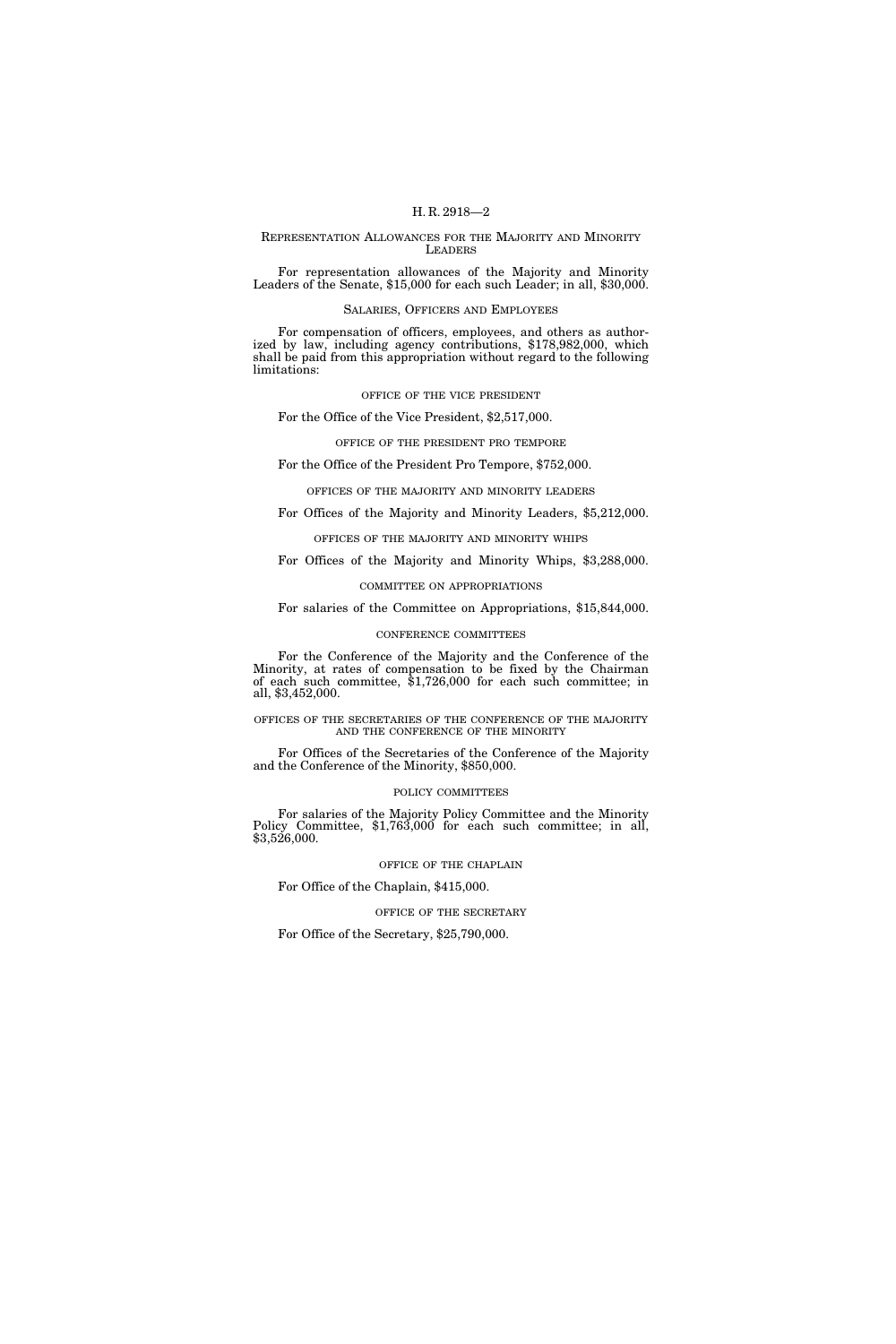#### OFFICE OF THE SERGEANT AT ARMS AND DOORKEEPER

For Office of the Sergeant at Arms and Doorkeeper, \$70,000,000.

OFFICES OF THE SECRETARIES FOR THE MAJORITY AND MINORITY

For Offices of the Secretary for the Majority and the Secretary for the Minority, \$1,836,000.

# AGENCY CONTRIBUTIONS AND RELATED EXPENSES

For agency contributions for employee benefits, as authorized by law, and related expenses, \$45,500,000.

#### OFFICE OF THE LEGISLATIVE COUNSEL OF THE SENATE

For salaries and expenses of the Office of the Legislative Counsel of the Senate, \$7,154,000.

#### OFFICE OF SENATE LEGAL COUNSEL

For salaries and expenses of the Office of Senate Legal Counsel, \$1,544,000.

EXPENSE ALLOWANCES OF THE SECRETARY OF THE SENATE, SER-GEANT AT ARMS AND DOORKEEPER OF THE SENATE, AND SECRE-TARIES FOR THE MAJORITY AND MINORITY OF THE SENATE

For expense allowances of the Secretary of the Senate, \$7,500; Sergeant at Arms and Doorkeeper of the Senate, \$7,500; Secretary for the Majority of the Senate, \$7,500; Secretary for the Minority of the Senate, \$7,500; in all, \$30,000.

# CONTINGENT EXPENSES OF THE SENATE

## INQUIRIES AND INVESTIGATIONS

For expenses of inquiries and investigations ordered by the Senate, or conducted under paragraph 1 of rule XXVI of the Standing Rules of the Senate, section 112 of the Supplemental Appropriations and Rescission Act, 1980 (Public Law 96–304), and Senate Resolution 281, 96th Congress, agreed to March 11, 1980, \$140,500,000.

# EXPENSES OF THE UNITED STATES SENATE CAUCUS ON INTERNATIONAL NARCOTICS CONTROL

For expenses of the United States Senate Caucus on International Narcotics Control, \$520,000.

# SECRETARY OF THE SENATE

For expenses of the Office of the Secretary of the Senate, \$2,000,000.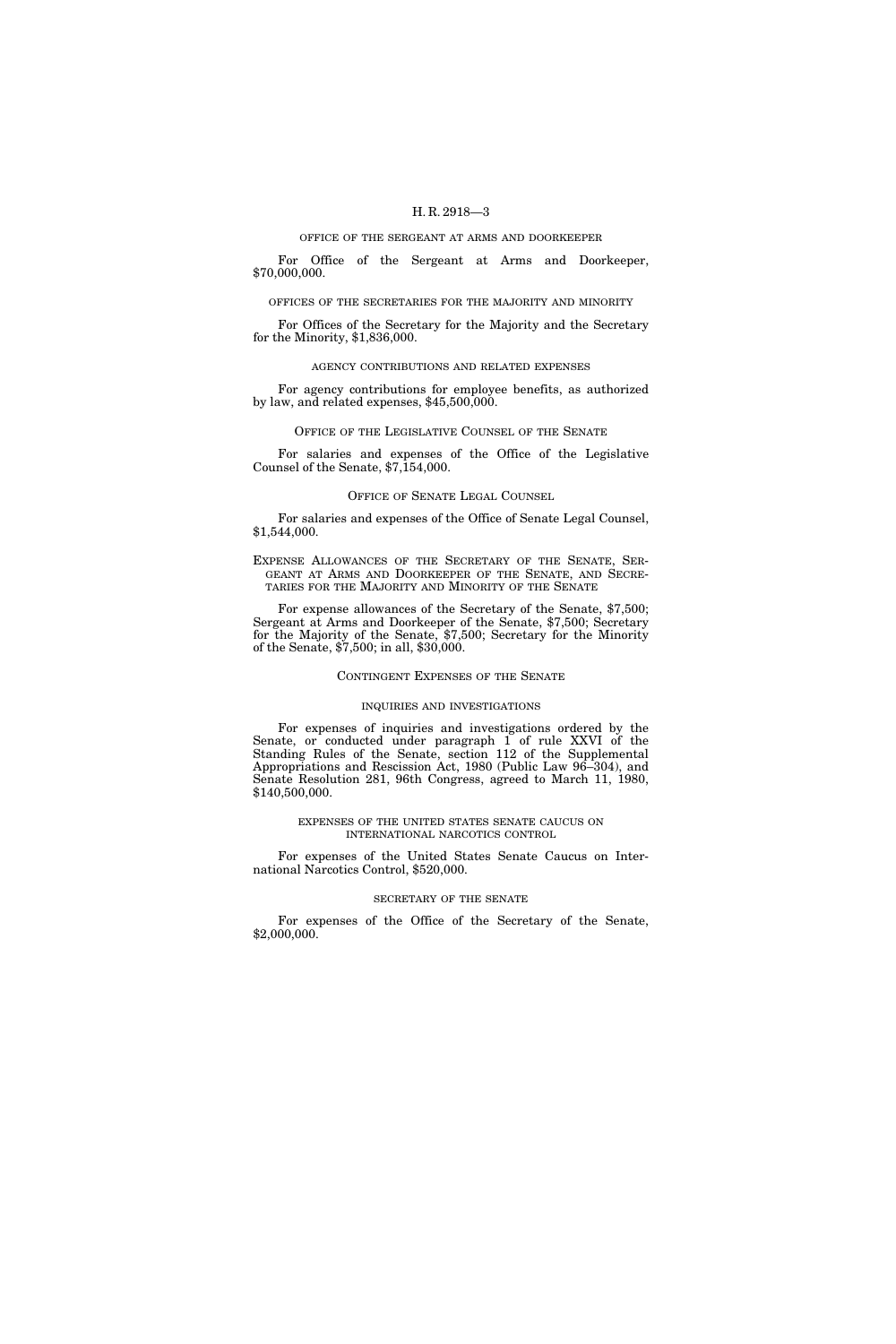#### SERGEANT AT ARMS AND DOORKEEPER OF THE SENATE

For expenses of the Office of the Sergeant at Arms and Doorkeeper of the Senate, \$153,601,000, which shall remain available until September 30, 2014.

#### MISCELLANEOUS ITEMS

For miscellaneous items, \$19,145,000, of which up to \$500,000 shall be made available for a pilot program for mailings of postal patron postcards by Senators for the purpose of providing notice of a town meeting by a Senator in a county (or equivalent unit of local government) at which the Senator will personally attend: *Provided*, That any amount allocated to a Senator for such mailing shall not exceed 50 percent of the cost of the mailing and the remaining cost shall be paid by the Senator from other funds available to the Senator.

#### SENATORS' OFFICIAL PERSONNEL AND OFFICE EXPENSE ACCOUNT

For Senators' Official Personnel and Office Expense Account, \$422,000,000.

#### OFFICIAL MAIL COSTS

For expenses necessary for official mail costs of the Senate, \$300,000.

#### ADMINISTRATIVE PROVISIONS

# GROSS RATE OF COMPENSATION IN OFFICES OF SENATORS

SEC. 1. Effective on and after October 1, 2009, each of the dollar amounts contained in the table under section  $105(d)(1)(A)$ of the Legislative Branch Appropriations Act, 1968 (2 U.S.C. 61–  $1(d)(1)(A)$  shall be deemed to be the dollar amounts in that table, as adjusted by law and in effect on September 30, 2009, increased by an additional \$50,000 each.

#### REPORTING REQUIREMENT

SEC. 2. Section 105(a) of the Legislative Branch Appropriations Act 1965 (Public Law 88–454; 2 U.S.C. 104a) is amended—  $(1)$  in the last sentence of paragraph  $(1)$ , by striking "shall"

and inserting "may"; and

(2) by adding at the end the following:

''(6) Beginning with the report covering the first full semiannual period of the 112th Congress, the Secretary of the Senate—

''(1) shall publicly post on-line on the website of the Senate each report in a searchable, itemized format as required under this section;

"(2) shall issue each report required under this section in electronic form; and

"(3) may issue each report required under this section in other forms at the discretion of the Secretary of the Senate.''.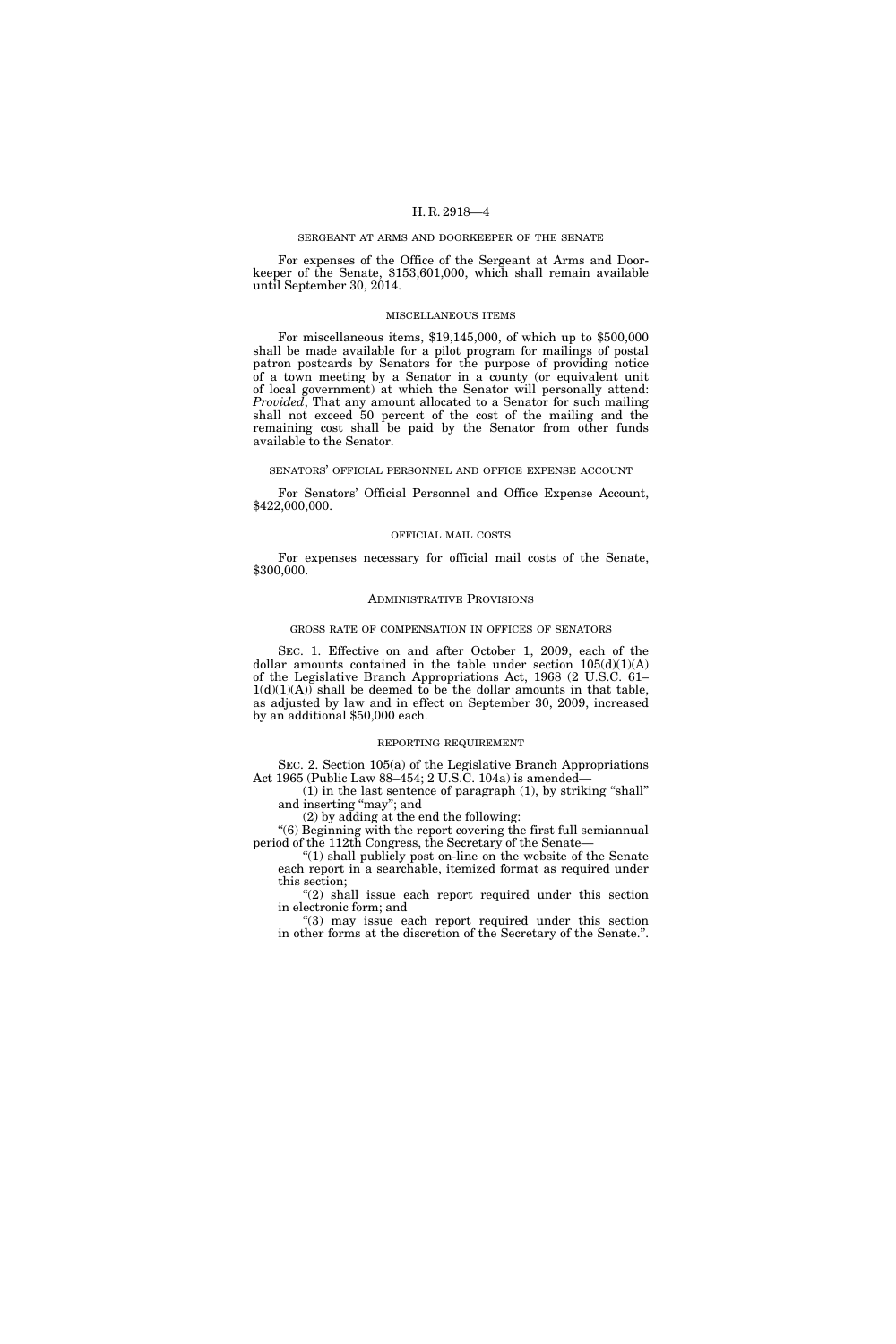# HOUSE OF REPRESENTATIVES

#### SALARIES AND EXPENSES

For salaries and expenses of the House of Representatives, \$1,369,025,000, as follows:

#### HOUSE LEADERSHIP OFFICES

For salaries and expenses, as authorized by law, \$25,881,000, including: Office of the Speaker, \$5,077,000, including \$25,000 for official expenses of the Speaker; Office of the Majority Floor Leader, \$2,530,000, including \$10,000 for official expenses of the Majority Leader; Office of the Minority Floor Leader, \$4,565,000, including \$10,000 for official expenses of the Minority Leader; Office of the Majority Whip, including the Chief Deputy Majority Whip, \$2,194,000, including \$5,000 for official expenses of the Majority Whip; Office of the Minority Whip, including the Chief Deputy Minority Whip, \$1,690,000, including \$5,000 for official expenses of the Minority Whip; Speaker's Office for Legislative Floor Activities, \$517,000; Republican Steering Committee, \$981,000; Republican Conference, \$1,748,000; Republican Policy Committee, \$362,000; Democratic Steering and Policy Committee, \$1,366,000; Democratic Caucus, \$1,725,000; nine minority employees, \$1,552,000; training and program development—majority, \$290,000; training and program development—minority, \$290,000; Cloakroom Personnel—majority, \$497,000; and Cloakroom Personnel minority, \$497,000.

#### MEMBERS' REPRESENTATIONAL ALLOWANCES

#### INCLUDING MEMBERS' CLERK HIRE, OFFICIAL EXPENSES OF MEMBERS, AND OFFICIAL MAIL

For Members' representational allowances, including Members' clerk hire, official expenses, and official mail, \$660,000,000.

# COMMITTEE EMPLOYEES

#### STANDING COMMITTEES, SPECIAL AND SELECT

For salaries and expenses of standing committees, special and select, authorized by House resolutions, \$139,878,000: *Provided,*  That such amount shall remain available for such salaries and expenses until December 31, 2010, except that \$1,000,000 of such amount shall remain available until expended for committee room upgrading.

#### COMMITTEE ON APPROPRIATIONS

For salaries and expenses of the Committee on Appropriations, \$31,300,000, including studies and examinations of executive agencies and temporary personal services for such committee, to be expended in accordance with section 202(b) of the Legislative Reorganization Act of 1946 and to be available for reimbursement to agencies for services performed: *Provided,* That such amount shall remain available for such salaries and expenses until December 31, 2010.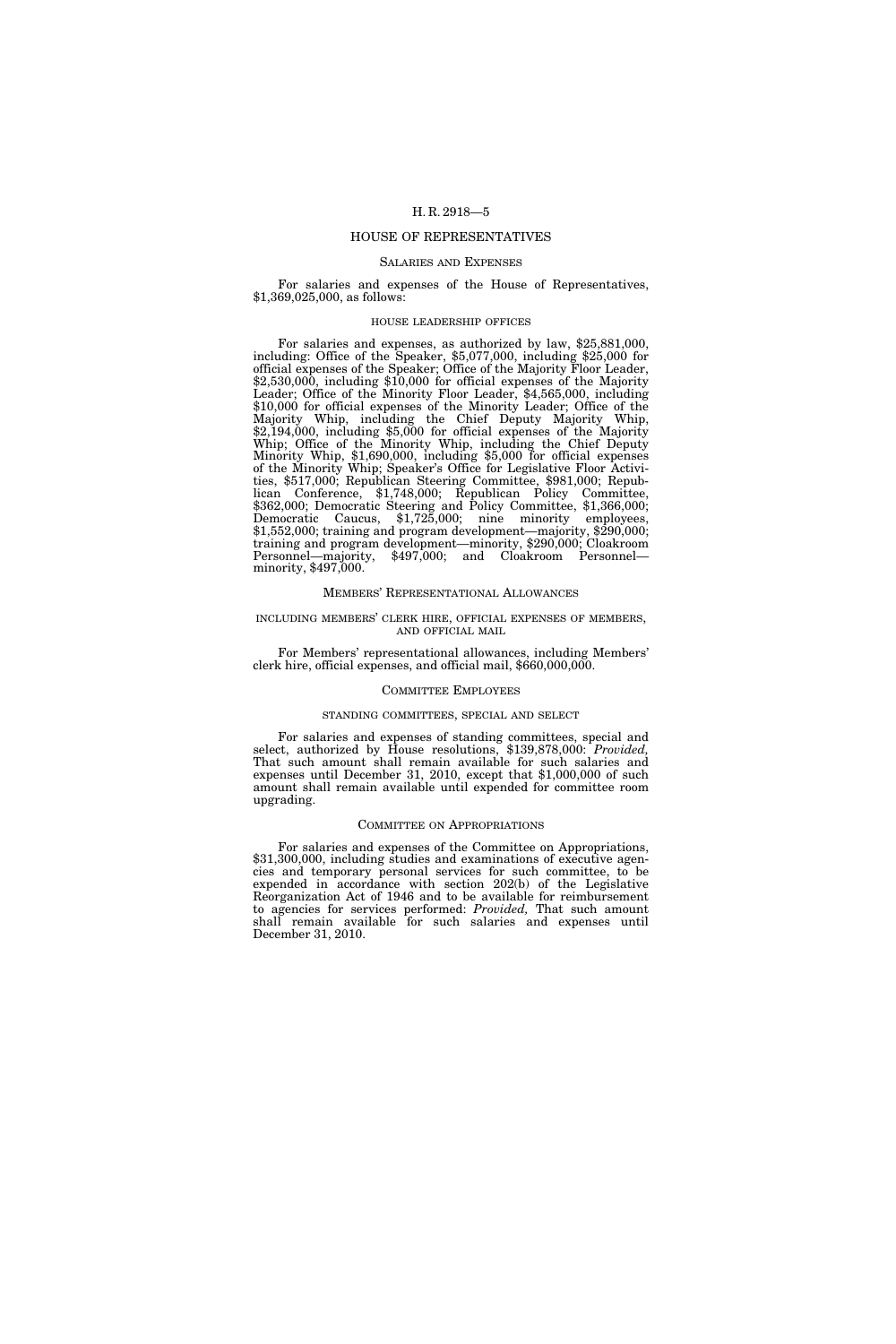#### SALARIES, OFFICERS AND EMPLOYEES

For compensation and expenses of officers and employees, as authorized by law, \$198,301,000, including: for salaries and expenses of the Office of the Clerk, including not more than \$23,000, of which not more than \$20,000 is for the Family Room, for official representation and reception expenses, \$30,089,000 of which \$2,600,000 shall remain available until expended; for salaries and expenses of the Office of the Sergeant at Arms, including the position of Superintendent of Garages, and including not more than \$3,000 for official representation and reception expenses, \$9,509,000; for salaries and expenses of the Office of the Chief Administrative Officer including not more than \$3,000 for official representation and reception expenses, \$130,782,000, of which \$3,937,000 shall remain available until expended; for salaries and expenses of the Office of the Inspector General, \$5,045,000; for salaries and expenses of the Office of Emergency Planning, Preparedness and Operations, \$4,445,000, to remain available until expended; for salaries and expenses of the Office of General Counsel, \$1,415,000; for the Office of the Chaplain, \$179,000; for salaries and expenses of the Office of the Parliamentarian, including the Parliamentarian, \$2,000 for preparing the Digest of Rules, and not more than \$1,000 for official representation and reception expenses, \$2,060,000; for salaries and expenses of the Office of the Law Revision Counsel of the House, \$3,258,000; for salaries and expenses of the Office of the Legislative Counsel of the House, \$8,814,000; for salaries and expenses of the Office of Interparliamentary Affairs, \$859,000; for other authorized employees, \$1,249,000; and for salaries and expenses of the Office of the Historian, including the cost of the House Fellows Program (including lodging and related expenses for visiting Program participants), \$597,000.

## ALLOWANCES AND EXPENSES

For allowances and expenses as authorized by House resolution or law, \$313,665,000, including: supplies, materials, administrative costs and Federal tort claims, \$3,948,000; official mail for committees, leadership offices, and administrative offices of the House, \$201,000; Government contributions for health, retirement, Social Security, and other applicable employee benefits, \$276,703,000, including employee tuition assistance benefit payments, \$3,500,000, if authorized, and employee child care benefit payments, \$1,000,000, if authorized; Business Continuity and Disaster Recovery, \$25,098,000, of which \$5,425,000 shall remain available until expended; transition activities for new members and staff, \$2,907,000; Wounded Warrior Program, \$2,500,000, to be derived from funding provided for this purpose in Division G of Public Law 111–8; Office of Congressional Ethics, \$1,548,000; Energy Demonstration Projects, \$2,500,000, if authorized, to remain available until expended; and miscellaneous items including purchase, exchange, maintenance, repair and operation of House motor vehicles, interparliamentary receptions, and gratuities to heirs of deceased employees of the House, \$760,000.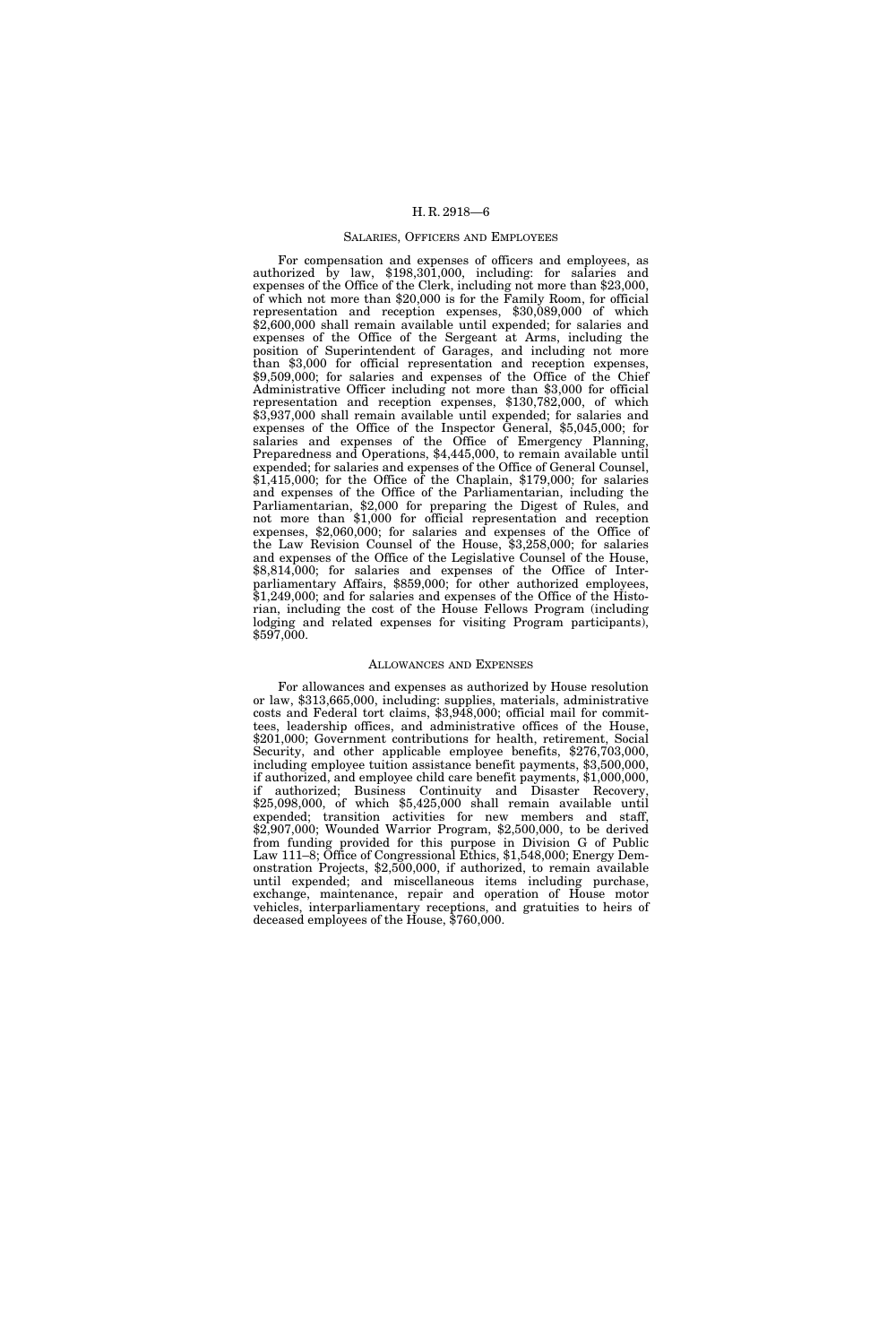#### CHILD CARE CENTER

For salaries and expenses of the House of Representatives Child Care Center, such amounts as are deposited in the account established by section 312(d)(1) of the Legislative Branch Appropriations Act, 1992 (2 U.S.C. 2062), subject to the level specified in the budget of the Center, as submitted to the Committee on Appropriations of the House of Representatives.

#### ADMINISTRATIVE PROVISIONS

SEC. 101. (a) REQUIRING AMOUNTS REMAINING IN MEMBERS' REPRESENTATIONAL ALLOWANCES TO BE USED FOR DEFICIT REDUC-TION OR TO REDUCE THE FEDERAL DEBT.—Notwithstanding any other provision of law, any amounts appropriated under this Act for ''House of Representatives—Salaries and Expenses—Members' Representational Allowances'' shall be available only for fiscal year 2010. Any amount remaining after all payments are made under such allowances for fiscal year 2010 shall be deposited in the Treasury and used for deficit reduction (or, if there is no Federal budget deficit after all such payments have been made, for reducing the Federal debt, in such manner as the Secretary of the Treasury considers appropriate).

(b) REGULATIONS.—The Committee on House Administration of the House of Representatives shall have authority to prescribe regulations to carry out this section.

(c) DEFINITION.—As used in this section, the term ''Member of the House of Representatives'' means a Representative in, or a Delegate or Resident Commissioner to, the Congress.

SEC. 102. Effective with respect to fiscal year 2010 and each succeeding fiscal year, the aggregate amount otherwise authorized to be appropriated for a fiscal year for the lump-sum allowance for each of the following offices is increased as follows:

(1) The allowance for the office of the Majority Whip is increased by \$96,000.

(2) The allowance for the office of the Minority Whip is increased by \$96,000.

#### HOUSE FITNESS CENTER

SEC. 103. Any active duty member of the Armed Forces who is assigned to a congressional liaison office of the Armed Forces at the House of Representatives may obtain membership in the exercise facility established for employees of the House of Representatives (as described in section 103(a) of the Legislative Branch Appropriations Act, 2005) in the same manner as an employee of the House of Representatives, in accordance with such regulations as the Committee on House Administration may promulgate.

SEC. 104. (a) Section 101(d) of the Legislative Branch Appropriations Act, 1993  $(2 \text{ U.S.C. } 95b(d))$ , as added by section  $103(a)$ of the Legislative Branch Appropriations Act, 2009, is amended by striking ''and made available'' and inserting ''and merged with and made available''.

(b) The amendment made by subsection (a) shall apply to funds appropriated for fiscal year 2010 and succeeding fiscal years.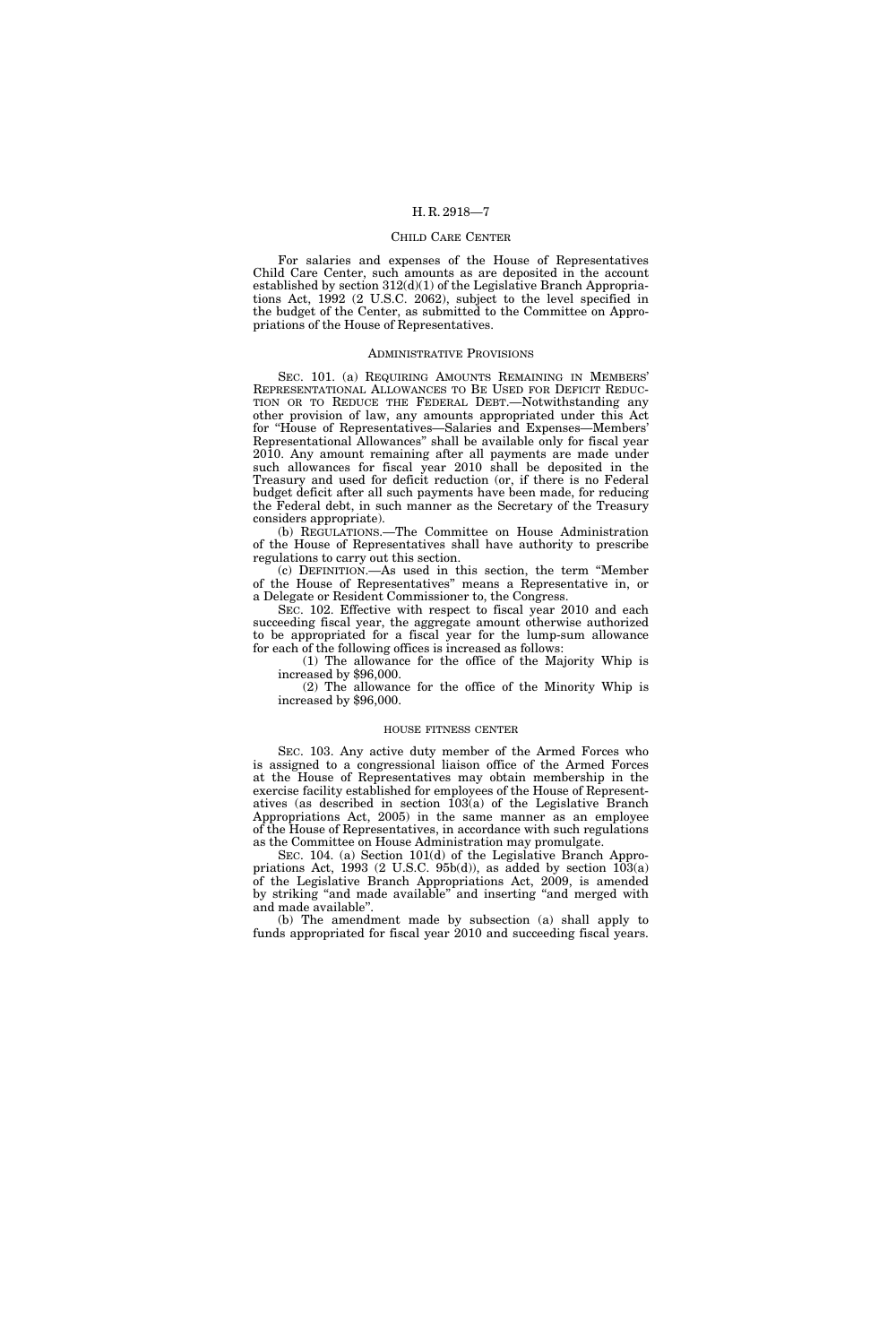# JOINT ITEMS

## For Joint Committees, as follows:

#### JOINT ECONOMIC COMMITTEE

For salaries and expenses of the Joint Economic Committee, \$4,814,000, to be disbursed by the Secretary of the Senate.

#### JOINT COMMITTEE ON TAXATION

For salaries and expenses of the Joint Committee on Taxation, \$11,327,000, to be disbursed by the Chief Administrative Officer of the House of Representatives. For other joint items, as follows:

# OFFICE OF THE ATTENDING PHYSICIAN

For medical supplies, equipment, and contingent expenses of the emergency rooms, and for the Attending Physician and his assistants, including: (1) an allowance of \$2,175 per month to the Attending Physician; (2) an allowance of \$1,300 per month to the Senior Medical Officer; (3) an allowance of \$725 per month each to three medical officers while on duty in the Office of the Attending Physician; (4) an allowance of \$725 per month to two assistants and \$580 per month each not to exceed 11 assistants on the basis heretofore provided for such assistants; and (5) \$2,366,000 for reimbursement to the Department of the Navy for expenses incurred for staff and equipment assigned to the Office of the Attending Physician, which shall be advanced and credited to the applicable appropriation or appropriations from which such salaries, allowances, and other expenses are payable and shall be available for all the purposes thereof, \$3,805,000, to be disbursed by the Chief Administrative Officer of the House of Representatives.

#### OFFICE OF CONGRESSIONAL ACCESSIBILITY SERVICES

#### SALARIES AND EXPENSES

For salaries and expenses of the Office of Congressional Accessibility Services, \$1,377,000, to be disbursed by the Secretary of the Senate.

#### CAPITOL POLICE

#### SALARIES

For salaries of employees of the Capitol Police, including overtime, hazardous duty pay differential, and Government contributions for health, retirement, social security, professional liability insurance, and other applicable employee benefits, \$265,188,000, to be disbursed by the Chief of the Capitol Police or his designee.

#### GENERAL EXPENSES

For necessary expenses of the Capitol Police, including motor vehicles, communications and other equipment, security equipment and installation, uniforms, weapons, supplies, materials, training, medical services, forensic services, stenographic services, personal and professional services, the employee assistance program, the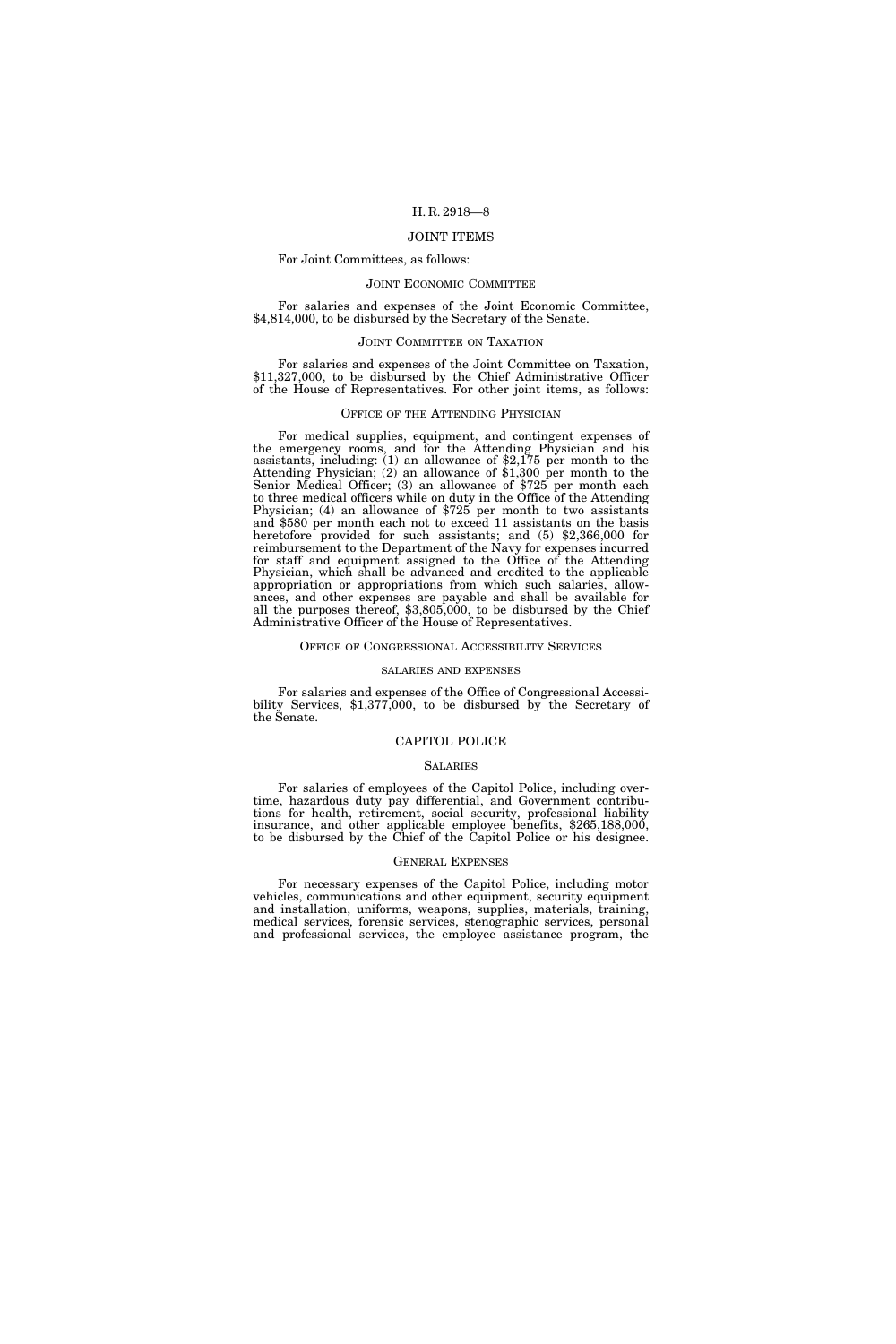awards program, postage, communication services, travel advances, relocation of instructor and liaison personnel for the Federal Law Enforcement Training Center, and not more than \$5,000 to be expended on the certification of the Chief of the Capitol Police in connection with official representation and reception expenses, \$63,130,000, to be disbursed by the Chief of the Capitol Police or his designee: *Provided,* That, notwithstanding any other provision of law, the cost of basic training for the Capitol Police at the Federal Law Enforcement Training Center for fiscal year 2010 shall be paid by the Secretary of Homeland Security from funds available to the Department of Homeland Security.

#### ADMINISTRATIVE PROVISION

#### (INCLUDING TRANSFER OF FUNDS)

SEC. 1001. Amounts appropriated for fiscal year 2010 for the Capitol Police may be transferred between the headings ''Salaries'' and ''General expenses'' upon the approval of the Committees on Appropriations of the House of Representatives and the Senate.

#### OFFICE OF COMPLIANCE

#### SALARIES AND EXPENSES

For salaries and expenses of the Office of Compliance, as authorized by section 305 of the Congressional Accountability Act of 1995 (2 U.S.C. 1385), \$4,377,000, of which \$884,000 shall remain available until September 30, 2011: *Provided,* That not more than \$500 may be expended on the certification of the Executive Director of the Office of Compliance in connection with official representation and reception expenses.

#### ADMINISTRATIVE PROVISION

# DISPOSITION OF SURPLUS OR OBSOLETE PERSONAL PROPERTY

SEC. 1101. (a) IN GENERAL.—Title III of the Congressional Accountability Act of 1995 (2 U.S.C. 1381 et seq.) is amended by inserting after section 305 the following:

#### **''SEC. 306. DISPOSITION OF SURPLUS OR OBSOLETE PERSONAL PROP-ERTY.**

''The Executive Director may, within the limits of available appropriations, dispose of surplus or obsolete personal property by interagency transfer, donation, or discarding.''.

(b) TECHNICAL AND CONFORMING AMENDMENT.—The table of contents for the Congressional Accountability Act of 1995 (2 U.S.C. 1301 et seq.) is amended by inserting after section 305 the following:

''Sec. 306. Disposition of surplus or obsolete personal property.''.

(c) EFFECTIVE DATE.—The amendments made by this section shall apply with respect to fiscal year 2010, and each fiscal year thereafter.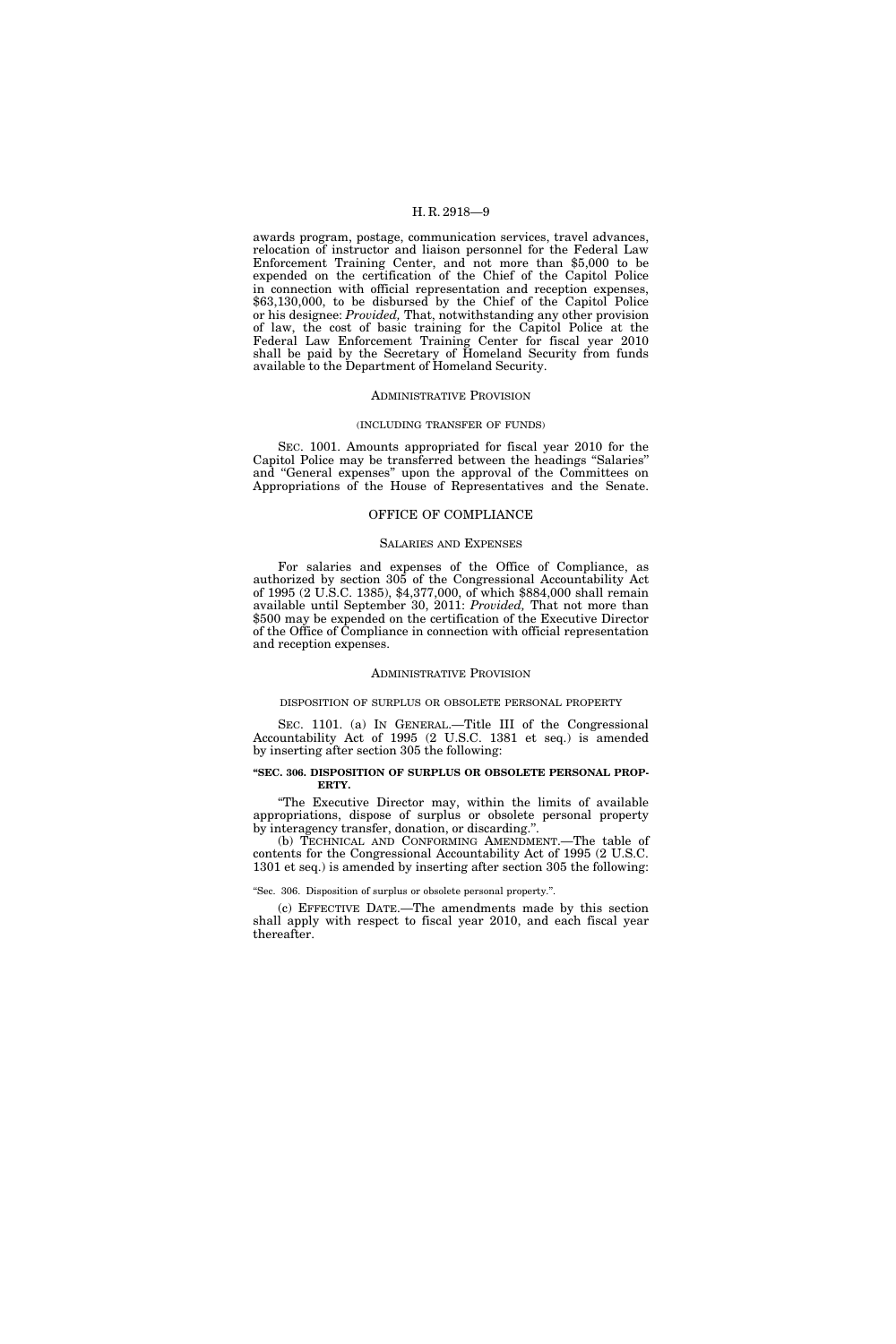# CONGRESSIONAL BUDGET OFFICE

#### SALARIES AND EXPENSES

For salaries and expenses necessary for operation of the Congressional Budget Office, including not more than \$6,000 to be expended on the certification of the Director of the Congressional Budget Office in connection with official representation and reception expenses, \$45,165,000.

## ADMINISTRATIVE PROVISION

# EXECUTIVE EXCHANGE PROGRAM FOR THE CONGRESSIONAL BUDGET **OFFICE**

SEC. 1201. Section 1201 of the Legislative Branch Appropriations Act, 2008 (2 U.S.C. 611 note; Public law 110–161; 121 Stat. 2238) is amended—

 $(1)$  in subsection  $(b)$ —

 $(A)$  in paragraph  $(1)$ , by striking "3" and inserting "5"; and (B) in paragraph (2), by striking ''3'' and inserting

''5''; (2) by striking subsection (d), and redesignating subsection

(e) as subsection  $(\bar{d})$ ; and (3) in subsection (d) (as redesignated by this section), by

striking "Subject to subsection (d), this" and inserting "This".

# ARCHITECT OF THE CAPITOL

# GENERAL ADMINISTRATION

For salaries for the Architect of the Capitol, and other personal services, at rates of pay provided by law; for surveys and studies in connection with activities under the care of the Architect of the Capitol; for all necessary expenses for the general and administrative support of the operations under the Architect of the Capitol including the Botanic Garden; electrical substations of the Capitol, Senate and House office buildings, and other facilities under the jurisdiction of the Architect of the Capitol; including furnishings and office equipment; including not more than \$5,000 for official reception and representation expenses, to be expended as the Architect of the Capitol may approve; for purchase or exchange, maintenance, and operation of a passenger motor vehicle, \$106,783,000, of which \$5,400,000 shall remain available until September 30, 2014.

# CAPITOL BUILDING

For all necessary expenses for the maintenance, care and operation of the Capitol, \$33,182,000, of which \$6,499,000 shall remain available until September 30, 2014.

#### CAPITOL GROUNDS

For all necessary expenses for care and improvement of grounds surrounding the Capitol, the Senate and House office buildings,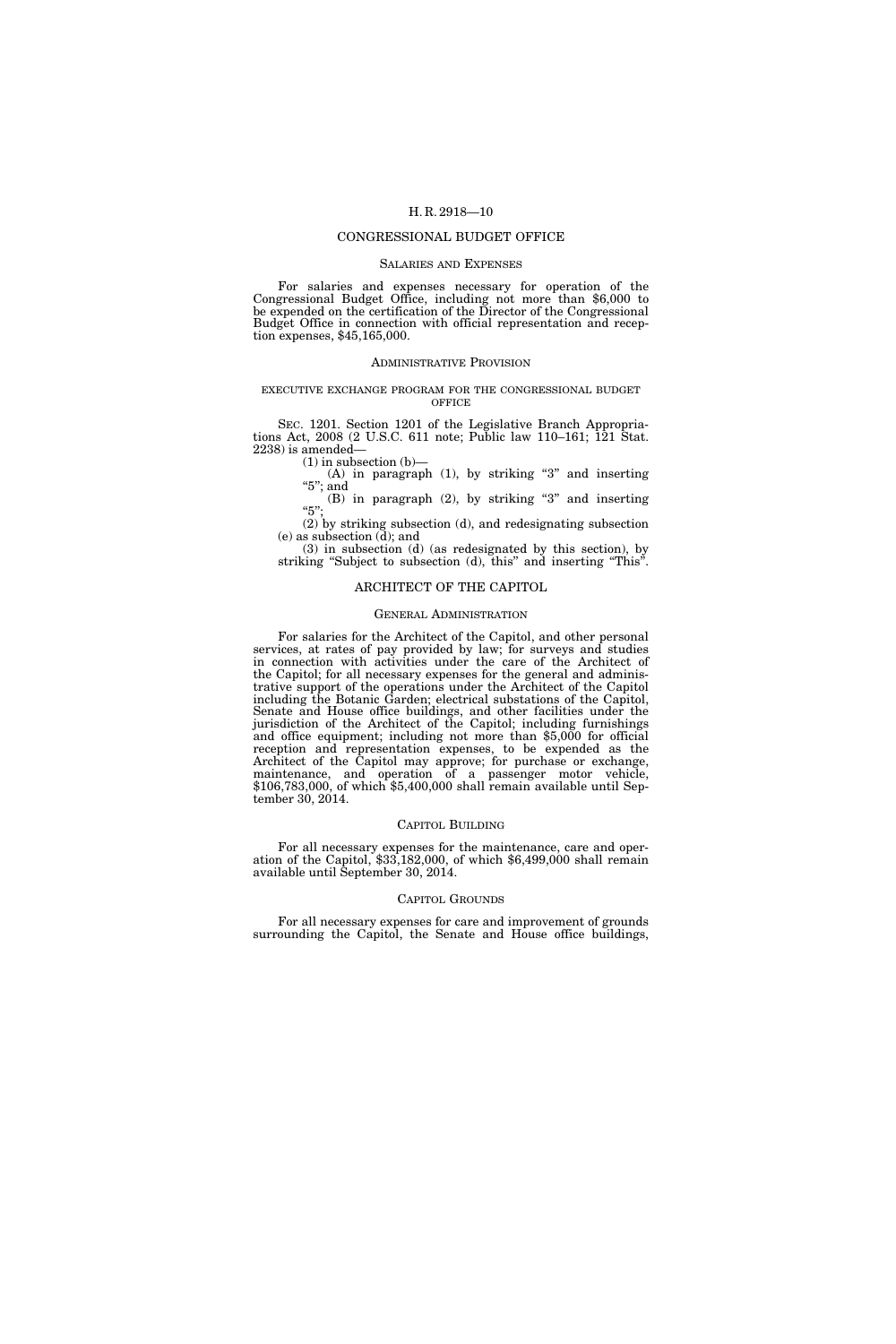and the Capitol Power Plant, \$10,974,000, of which \$1,410,000 shall remain available until September 30, 2014.

# SENATE OFFICE BUILDINGS

For all necessary expenses for the maintenance, care and operation of Senate office buildings; and furniture and furnishings to be expended under the control and supervision of the Architect of the Capitol, \$74,392,000, of which \$15,390,000 shall remain available until September 30, 2014.

# HOUSE OFFICE BUILDINGS

For necessary expenses for the maintenance, care and operation of the House office buildings, \$100,466,000, of which \$53,360,000 shall remain available until September 30, 2014.

In addition, for a payment to the House Historic Buildings Revitalization Trust Fund, \$50,000,000, to remain available until expended.

#### CAPITOL POWER PLANT

For all necessary expenses for the maintenance, care and operation of the Capitol Power Plant; lighting, heating, power (including the purchase of electrical energy) and water and sewer services for the Capitol, Senate and House office buildings, Library of Congress buildings, and the grounds about the same, Botanic Garden, Senate garage, and air conditioning refrigeration not supplied from plants in any of such buildings; heating the Government Printing Office and Washington City Post Office, and heating and chilled water for air conditioning for the Supreme Court Building, the Union Station complex, the Thurgood Marshall Federal Judiciary Building and the Folger Shakespeare Library, expenses for which shall be advanced or reimbursed upon request of the Architect of the Capitol and amounts so received shall be deposited into the Treasury to the credit of this appropriation, \$119,133,000, of which \$25,610,000 shall remain available until September 30, 2014: *Provided,* That not more than \$8,000,000 of the funds credited or to be reimbursed to this appropriation as herein provided shall be available for obligation during fiscal year 2010.

#### LIBRARY BUILDINGS AND GROUNDS

For all necessary expenses for the mechanical and structural maintenance, care and operation of the Library buildings and grounds, \$45,795,000, of which \$19,560,000 shall remain available until September 30, 2014.

# CAPITOL POLICE BUILDINGS, GROUNDS AND SECURITY

For all necessary expenses for the maintenance, care and operation of buildings, grounds and security enhancements of the United States Capitol Police, wherever located, the Alternate Computer Facility, and AOC security operations, \$27,012,000, of which \$8,150,000 shall remain available until September 30, 2014.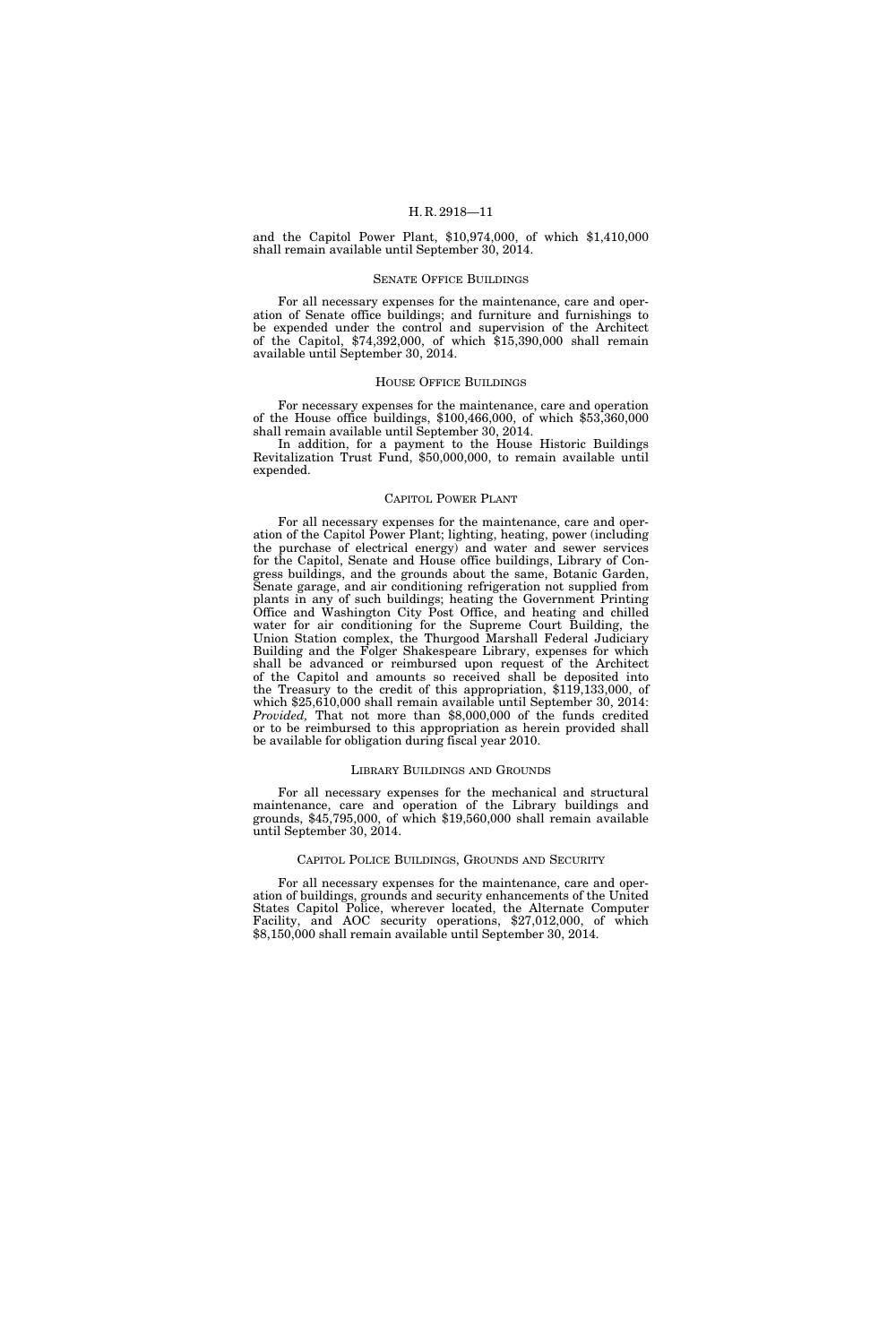#### BOTANIC GARDEN

For all necessary expenses for the maintenance, care and operation of the Botanic Garden and the nurseries, buildings, grounds, and collections; and purchase and exchange, maintenance, repair, and operation of a passenger motor vehicle; all under the direction of the Joint Committee on the Library, \$11,390,000, of which \$900,000 shall remain available until September 30, 2014: *Provided*, That of the amount made available under this heading, the Architect may obligate and expend such sums as may be necessary for the maintenance, care and operation of the National Garden established under section 307E of the Legislative Branch Appropriations Act, 1989 (2 U.S.C. 2146), upon vouchers approved by the Architect or a duly authorized designee.

# CAPITOL VISITOR CENTER

For all necessary expenses for the operation of the Capitol Visitor Center, \$22,459,000.

#### ADMINISTRATIVE PROVISIONS

# DISPOSITION OF SURPLUS OR OBSOLETE PERSONAL PROPERTY

SEC. 1301. (a) IN GENERAL.—The Architect of the Capitol shall have the authority, within the limits of available appropriations, to dispose of surplus or obsolete personal property by inter-agency transfer, donation, sale, trade-in, or discarding. Amounts received for the sale or trade-in of personal property shall be credited to funds available for the operations of the Architect of the Capitol and be available for the costs of acquiring the same or similar property. Such funds shall be available for such purposes during the fiscal year received and the following fiscal year.

(b) EFFECTIVE DATE.—This section shall apply with respect to fiscal year 2010, and each fiscal year thereafter.

#### FLEXIBLE AND COMPRESSED WORK SCHEDULES

SEC. 1302. Chapter 61 of title 5, United States Code, is amended—

 $(1)$  in section  $6121(1)$  by striking "and the Library of Congress'' and inserting ''the Library of Congress, the Architect of the Capitol, and the Botanic Garden''; and

(2) in section 6133(c) by adding at the end the following: ''(3) With respect to employees of the Architect of the Capitol and the Botanic Garden, the authority granted to the Office of Personnel Management under this subchapter shall be exercised by the Architect of the Capitol.''.

#### ACCEPTANCE OF VOLUNTARY STUDENT SERVICES

SEC. 1303. (a) Section 3111 of title 5, United States Code, is amended by adding at the end the following:

"(e) For purposes of this section the term 'agency' shall include the Architect of the Capitol. With respect to the Architect of the Capitol, the authority granted to the Office of Personnel Management under this section shall be exercised by the Architect of the Capitol.''.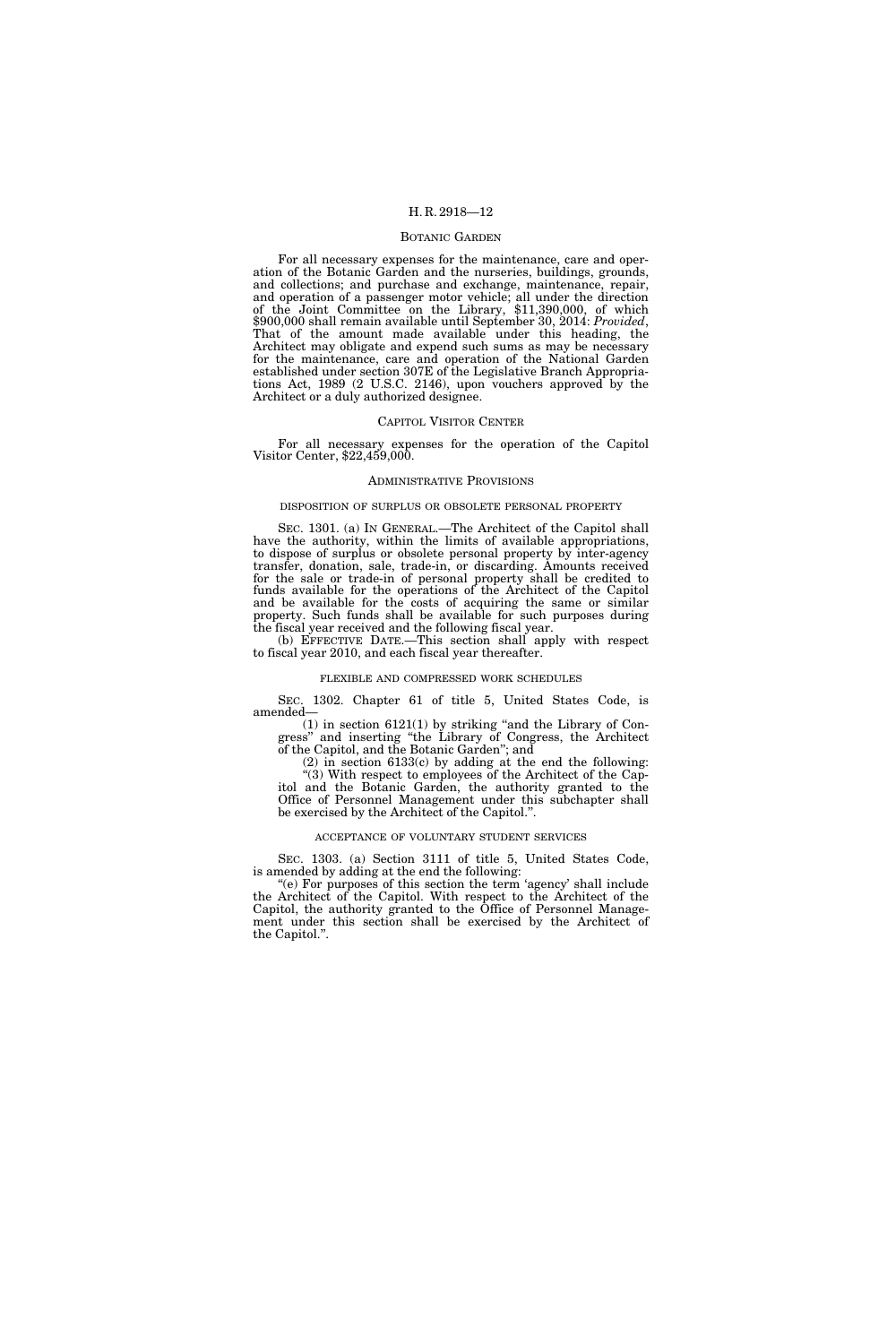#### HOUSE HISTORIC BUILDINGS REVITALIZATION TRUST FUND

SEC. 1304. (a) ESTABLISHMENT.—There is hereby established in the Treasury of the United States, as an account for the Architect of the Capitol, the House Historic Buildings Revitalization Trust Fund (hereafter in this section referred to as the "Fund").

(b) USE OF AMOUNTS.—Amounts in the Fund shall be used by the Architect of the Capitol for the revitalization of the major historical buildings and assets of the House of Representatives which the Architect is responsible for maintaining and preserving, except that the Architect may not obligate any amounts in the Fund without the approval of the Committee on Appropriations of the House of Representatives.

(c) CONTINUING AVAILABILITY OF FUNDS.—Any amounts transferred to and merged with, or otherwise deposited into, the Fund shall remain available until expended.

(d) PERMITTING TRANSFERS FROM AMOUNTS APPROPRIATED FOR HOUSE OF REPRESENTATIVES.—Section 101 of the Legislative Branch Appropriations Act, 1993 (2 U.S.C. 95b), as amended by section  $10\overline{3}(a)$  of the Legislative Branch Appropriations Act, 2009, is amended by adding at the end the following new subsection:

''(e) Amounts appropriated for any fiscal year for the House of Representatives under any heading other than the heading 'Members' Representational Allowances' may be transferred to the Architect of the Capitol and merged with and made available under the heading 'House Historic Buildings Revitalization Trust Fund', subject to the approval of the Committee on Appropriations of the House of Representatives.'

(e) EFFECTIVE DATE.—This section and the amendment made by this section shall apply with respect to fiscal year 2010 and each succeeding fiscal year.

#### SUPPORT AND MAINTENANCE DURING EMERGENCIES

SEC. 1305. (a) During an emergency involving the safety of human life or the protection of property, as determined or declared by the Capitol Police Board, the Architect of the Capitol—

(1) may accept contributions of comfort and other incidental items and services to support employees of the Office of the Architect of the Capitol while such employees are on duty in response to the emergency; and

(2) may incur obligations and make expenditures out of available appropriations for meals, refreshments, and other support and maintenance for the Office of the Architect of the Capitol if, in the judgment of the Architect, such obligations and expenditures are necessary to respond to the emergency.

(b) This section shall apply with respect to fiscal year 2010 and each succeeding fiscal year.

## LIBRARY OF CONGRESS

#### SALARIES AND EXPENSES

For necessary expenses of the Library of Congress not otherwise provided for, including development and maintenance of the Library's catalogs; custody and custodial care of the Library buildings; special clothing; cleaning, laundering and repair of uniforms; preservation of motion pictures in the custody of the Library;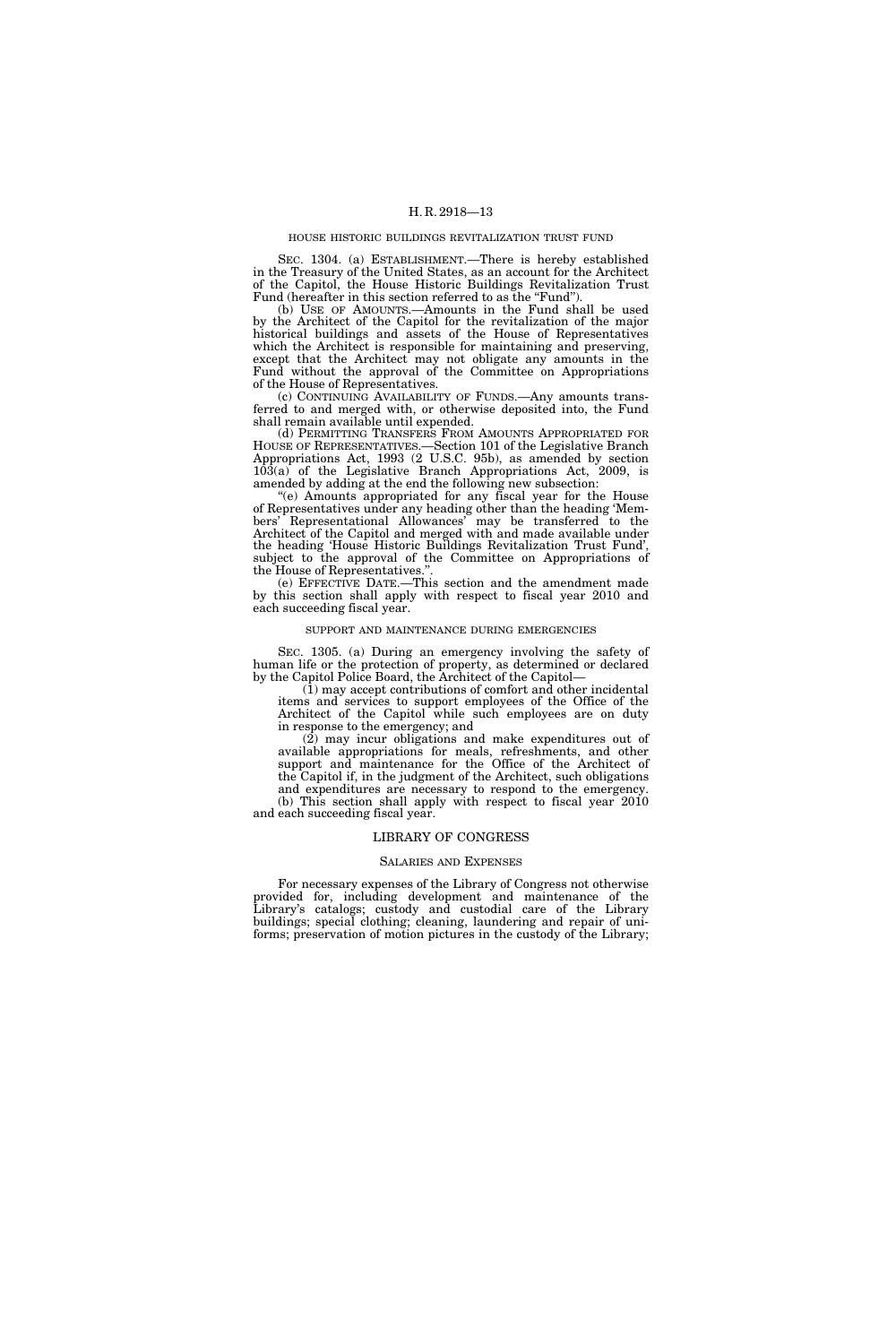operation and maintenance of the American Folklife Center in the Library; activities under the Civil Rights History Project Act of 2009; preparation and distribution of catalog records and other publications of the Library; hire or purchase of one passenger motor vehicle; and expenses of the Library of Congress Trust Fund Board not properly chargeable to the income of any trust fund held by the Board, \$446,151,000, of which not more than \$6,000,000 shall be derived from collections credited to this appropriation during fiscal year 2010, and shall remain available until expended, under the Act of June 28, 1902 (chapter 1301; 32 Stat. 480; 2 U.S.C. 150) and not more than \$350,000 shall be derived from collections during fiscal year 2010 and shall remain available until expended for the development and maintenance of an international legal information database and activities related thereto: *Provided,*  That the Library of Congress may not obligate or expend any funds derived from collections under the Act of June 28, 1902, in excess of the amount authorized for obligation or expenditure in appropriations Acts: *Provided further,* That the total amount available for obligation shall be reduced by the amount by which collections are less than \$6,350,000: *Provided further,* That of the total amount appropriated, not more than \$12,000 may be expended, on the certification of the Librarian of Congress, in connection with official representation and reception expenses for the Overseas Field Offices: *Provided further,* That of the total amount appropriated, \$7,315,000 shall remain available until expended for the digital collections and educational curricula program: *Provided further,* That of the total amount appropriated, \$750,000 shall be transferred to the Abraham Lincoln Bicentennial Commission for carrying out the purposes of Public Law 106–173, of which \$10,000 may be used for official representation and reception expenses of the Abraham Lincoln Bicentennial Commission: *Provided further*, of the Abraham Lincoln Bicentennial Commission: *Provided further*, That of the total amount appropriated, \$250,000 shall be used to carry out activities under the Civil Rights History Project Act of 2009: *Provided further,* That of the total amount appropriated, \$200,000 shall be used for the purpose of preserving, digitizing and making available historically and culturally significant materials related to the development of Nebraska and the American West, which amount shall be transferred to the Durham Museum in Omaha, Nebraska.

#### COPYRIGHT OFFICE

#### SALARIES AND EXPENSES

For necessary expenses of the Copyright Office, \$55,476,000, of which not more than \$28,751,000, to remain available until expended, shall be derived from collections credited to this appropriation during fiscal year 2010 under section 708(d) of title 17, United States Code: *Provided*, That the Copyright Office may not obligate or expend any funds derived from collections under such section, in excess of the amount authorized for obligation or expenditure in appropriations Acts: *Provided further*, That not more than \$5,861,000 shall be derived from collections during fiscal year 2010 under sections 111(d)(2), 119(b)(2), 803(e), 1005, and 1316 of such title: *Provided further*, That the total amount available for obligation shall be reduced by the amount by which collections are less than \$34,612,000: *Provided further*, That not more than \$100,000 of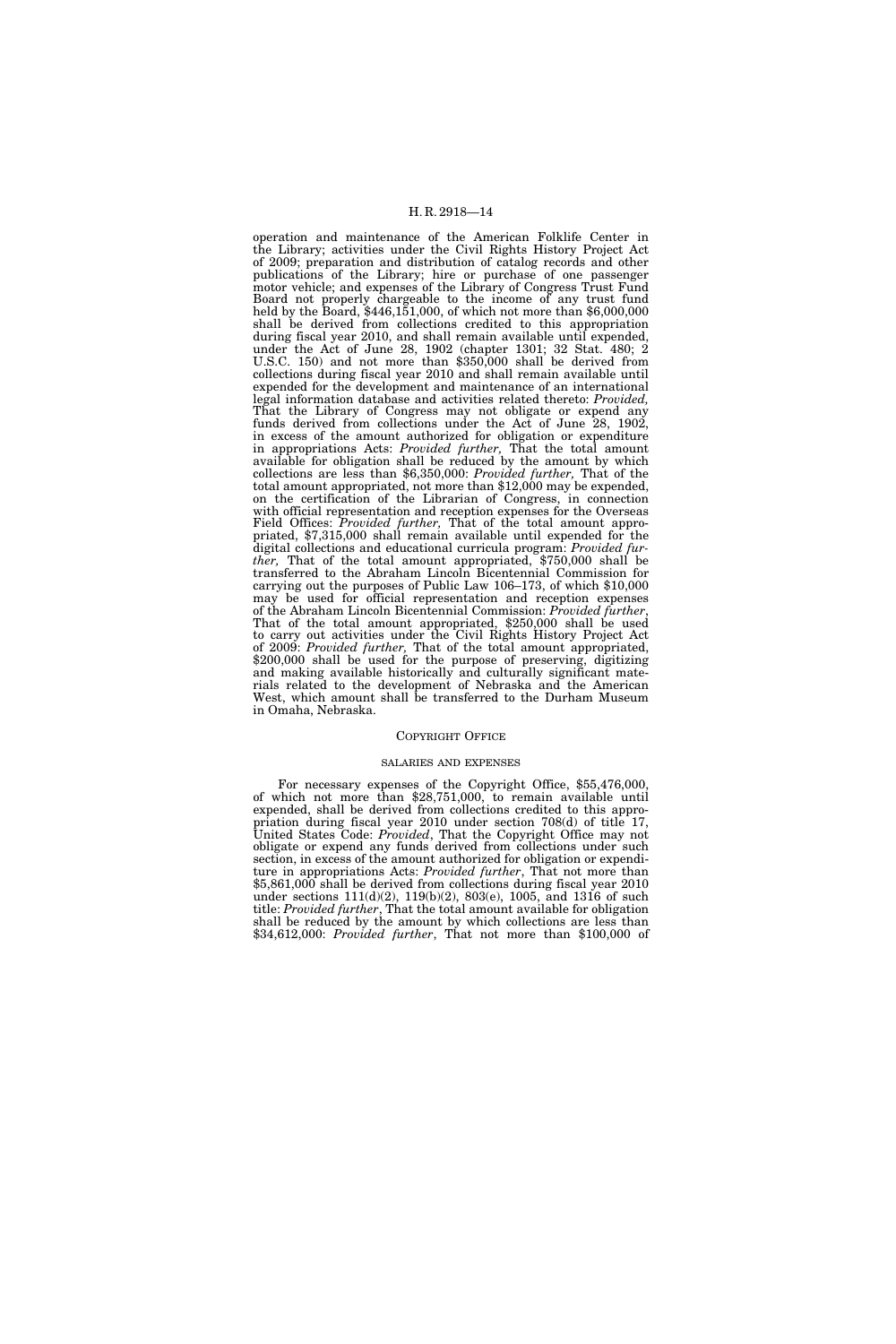the amount appropriated is available for the maintenance of an ''International Copyright Institute'' in the Copyright Office of the Library of Congress for the purpose of training nationals of developing countries in intellectual property laws and policies: *Provided further*, That not more than \$4,250 may be expended, on the certification of the Librarian of Congress, in connection with official representation and reception expenses for activities of the International Copyright Institute and for copyright delegations, visitors, and seminars: *Provided further*, That notwithstanding any provision of chapter 8 of title 17, United States Code, any amounts made available under this heading which are attributable to royalty fees and payments received by the Copyright Office pursuant to sections 111, 119, and chapter 10 of such title may be used for the costs incurred in the administration of the Copyright Royalty Judges program, with the exception of the costs of salaries and benefits for the Copyright Royalty Judges and staff under section 802(e).

# CONGRESSIONAL RESEARCH SERVICE

#### SALARIES AND EXPENSES

For necessary expenses to carry out the provisions of section 203 of the Legislative Reorganization Act of 1946 (2 U.S.C. 166) and to revise and extend the Annotated Constitution of the United States of America, \$112,490,000: *Provided*, That no part of such amount may be used to pay any salary or expense in connection with any publication, or preparation of material therefor (except the Digest of Public General Bills), to be issued by the Library of Congress unless such publication has obtained prior approval of either the Committee on House Administration of the House of Representatives or the Committee on Rules and Administration of the Senate.

# BOOKS FOR THE BLIND AND PHYSICALLY HANDICAPPED

#### SALARIES AND EXPENSES

For salaries and expenses to carry out the Act of March 3, 1931 (chapter 400; 46 Stat. 1487; 2 U.S.C. 135a), \$70,182,000, of which \$30,577,000 shall remain available until expended: *Provided,* That of the total amount appropriated, \$650,000 shall be available to contract to provide newspapers to blind and physically handicapped residents at no cost to the individual.

#### ADMINISTRATIVE PROVISIONS

#### REIMBURSABLE AND REVOLVING FUND ACTIVITIES

SEC. 1401. (a) IN GENERAL.—For fiscal year 2010, the obligational authority of the Library of Congress for the activities described in subsection (b) may not exceed \$123,328,000.

(b) ACTIVITIES.—The activities referred to in subsection (a) are reimbursable and revolving fund activities that are funded from sources other than appropriations to the Library in appropriations Acts for the legislative branch.

(c) TRANSFER OF FUNDS.—During fiscal year 2010, the Librarian of Congress may temporarily transfer funds appropriated in this Act, under the heading ''Library of Congress'', under the subheading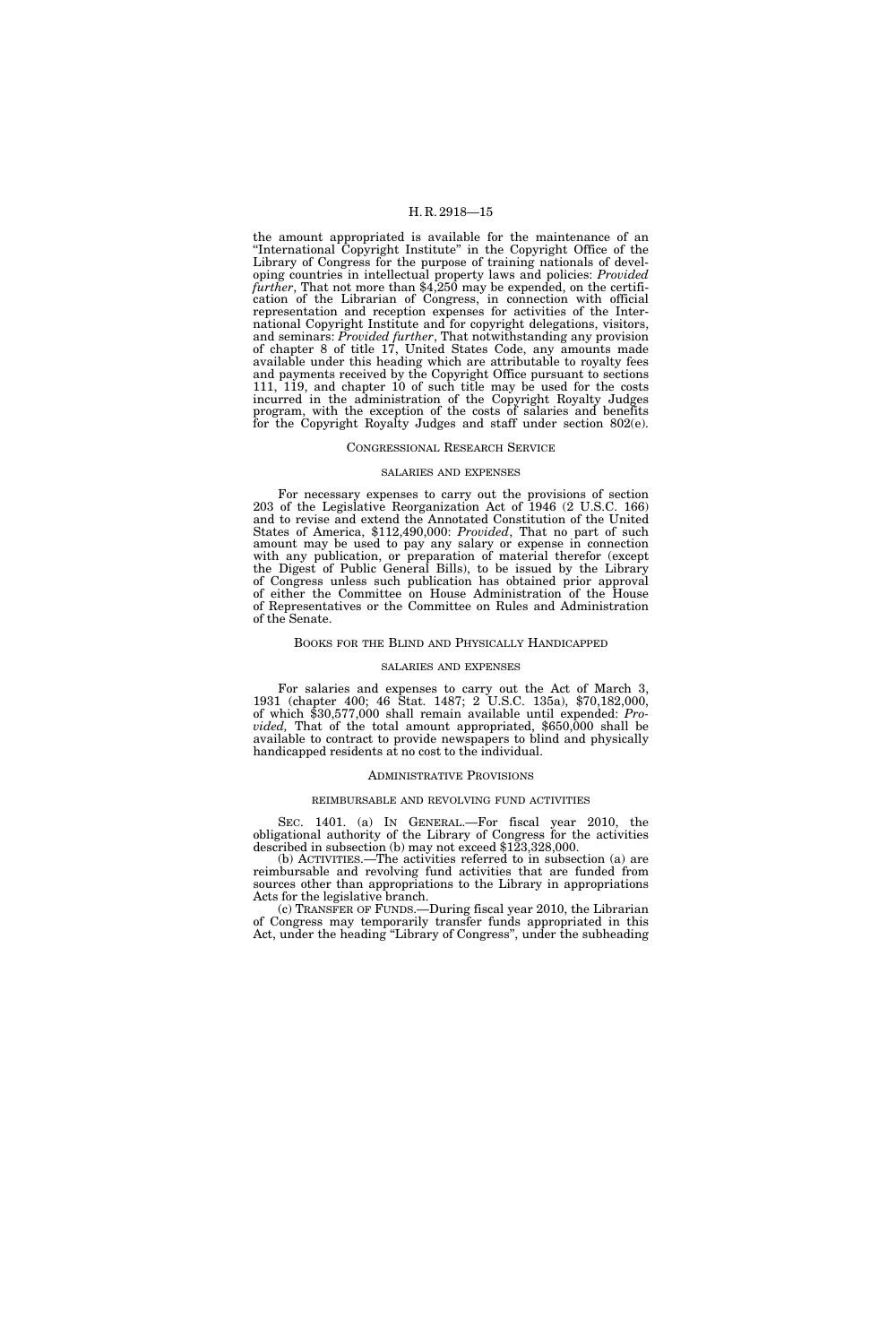''Salaries and Expenses'', to the revolving fund for the FEDLINK Program and the Federal Research Program established under section 103 of the Library of Congress Fiscal Operations Improvement Act of 2000 (Public Law 106–481; 2 U.S.C. 182c): *Provided*, That the total amount of such transfers may not exceed \$1,900,000: *Provided further*, That the appropriate revolving fund account shall reimburse the Library for any amounts transferred to it before the period of availability of the Library appropriation expires.

# TRANSFER AUTHORITY

SEC. 1402. (a) IN GENERAL.—Amounts appropriated for fiscal year 2010 for the Library of Congress may be transferred during fiscal year 2010 between any of the headings under the heading "Library of Congress" upon the approval of the Committees on Appropriations of the Senate and the House of Representatives.

(b) LIMITATION.—Not more than 10 percent of the total amount of funds appropriated to the account under any heading under the heading ''Library of Congress'' for fiscal year 2010 may be transferred from that account by all transfers made under subsection (a).

# CLASSIFICATION OF LIBRARY OF CONGRESS POSITIONS ABOVE GS–15

SEC. 1403. Section 5108 of title 5, United States Code, is amended by adding at the end the following:

"(c) The Librarian of Congress may classify positions in the Library of Congress above GS–15 pursuant to standards established by the Office in subsection  $(a)(2)$ .".

# LEAVE CARRYOVER FOR CERTAIN LIBRARY OF CONGRESS EXECUTIVE POSITIONS

SEC. 1404. Section 6304(f)(1) of title 5, United States Code, is amended—

 $(1)$  in subparagraph  $(F)$ , by striking "or" at the end;

 $(2)$  in subparagraph  $(G)$ , by striking the period and inserting "; or" and

(3) by adding after subparagraph (G) the following:

''(H) a position in the Library of Congress the compensation for which is set at a rate equal to the annual rate of basic pay payable for positions at level III of the Executive Schedule under section 5314."

(4) The amendments made by subsection (a) shall apply with respect to annual leave accrued during pay periods beginning after the date of the enactment of this Act.

# GOVERNMENT PRINTING OFFICE

# CONGRESSIONAL PRINTING AND BINDING

# (INCLUDING TRANSFER OF FUNDS)

For authorized printing and binding for the Congress and the distribution of Congressional information in any format; printing and binding for the Architect of the Capitol; expenses necessary for preparing the semimonthly and session index to the Congressional Record, as authorized by law (section 902 of title 44, United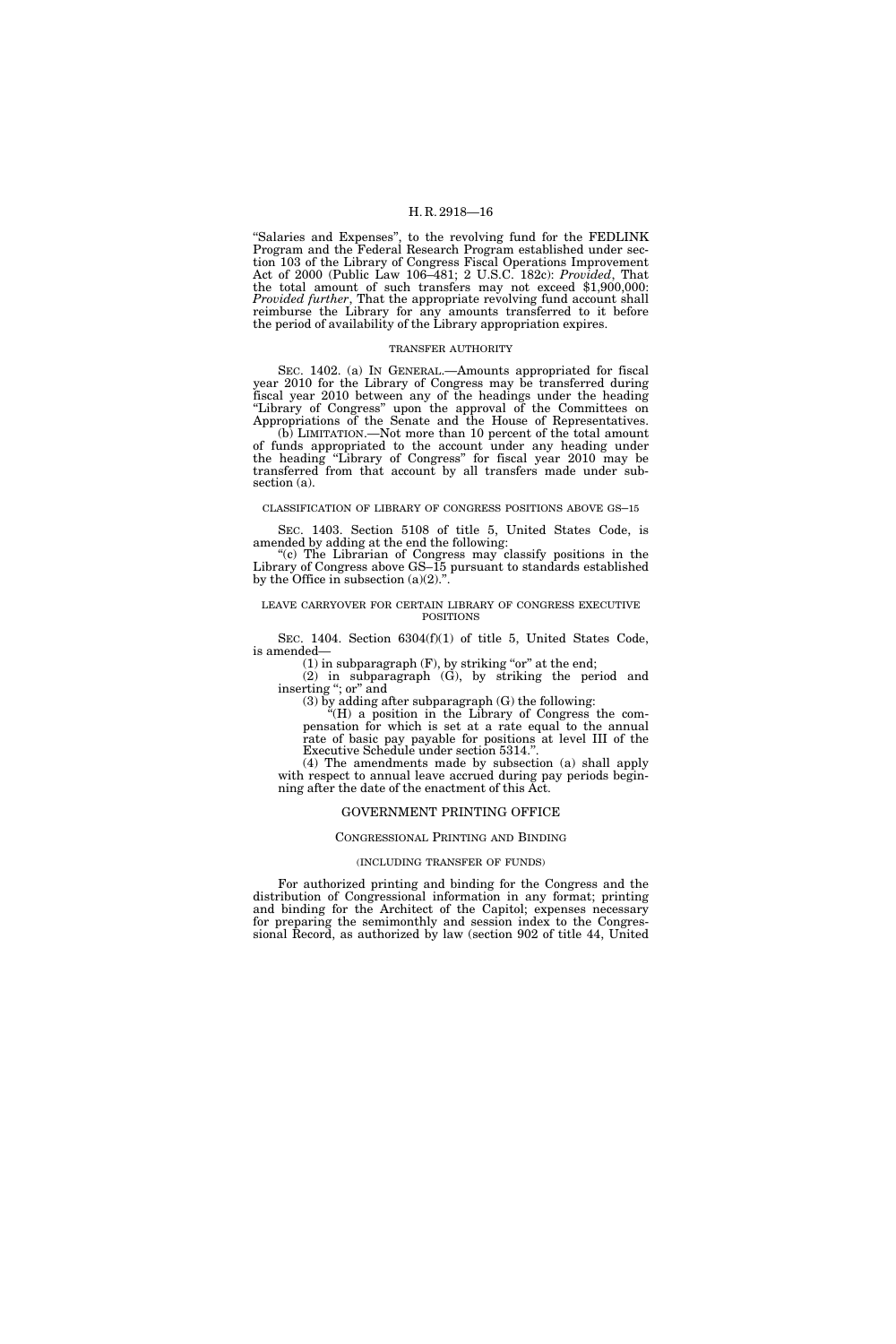States Code); printing and binding of Government publications authorized by law to be distributed to Members of Congress; and printing, binding, and distribution of Government publications authorized by law to be distributed without charge to the recipient, \$93,768,000: *Provided*, That this appropriation shall not be available for paper copies of the permanent edition of the Congressional Record for individual Representatives, Resident Commissioners or Delegates authorized under section 906 of title 44, United States Code: *Provided further*, That this appropriation shall be available for the payment of obligations incurred under the appropriations for similar purposes for preceding fiscal years: *Provided further*, That notwithstanding the 2-year limitation under section 718 of title 44, United States Code, none of the funds appropriated or made available under this Act or any other Act for printing and binding and related services provided to Congress under chapter 7 of title 44, United States Code, may be expended to print a document, report, or publication after the 27-month period beginning on the date that such document, report, or publication is authorized by Congress to be printed, unless Congress reauthorizes such printing in accordance with section 718 of title 44, United States Code: *Provided further*, That any unobligated or unexpended balances in this account or accounts for similar purposes for preceding fiscal years may be transferred to the Government Printing Office revolving fund for carrying out the purposes of this heading, subject to the approval of the Committees on Appropriations of the House of Representatives and Senate.

# OFFICE OF SUPERINTENDENT OF DOCUMENTS

#### SALARIES AND EXPENSES

# (INCLUDING TRANSFER OF FUNDS)

For expenses of the Office of Superintendent of Documents necessary to provide for the cataloging and indexing of Government publications and their distribution to the public, Members of Congress, other Government agencies, and designated depository and international exchange libraries as authorized by law, \$40,911,000: *Provided*, That amounts of not more than \$2,000,000 from current year appropriations are authorized for producing and disseminating Congressional serial sets and other related publications for fiscal years 2008 and 2009 to depository and other designated libraries: *Provided further*, That any unobligated or unexpended balances in this account or accounts for similar purposes for preceding fiscal years may be transferred to the Government Printing Office revolving fund for carrying out the purposes of this heading, subject to the approval of the Committees on Appropriations of the House of Representatives and Senate.

## GOVERNMENT PRINTING OFFICE REVOLVING FUND

For payment to the Government Printing Office Revolving Fund, \$12,782,000 for information technology development and facilities repair: *Provided,* That the Government Printing Office is hereby authorized to make such expenditures, within the limits of funds available and in accordance with law, and to make such contracts and commitments without regard to fiscal year limitations as provided by section 9104 of title 31, United States Code, as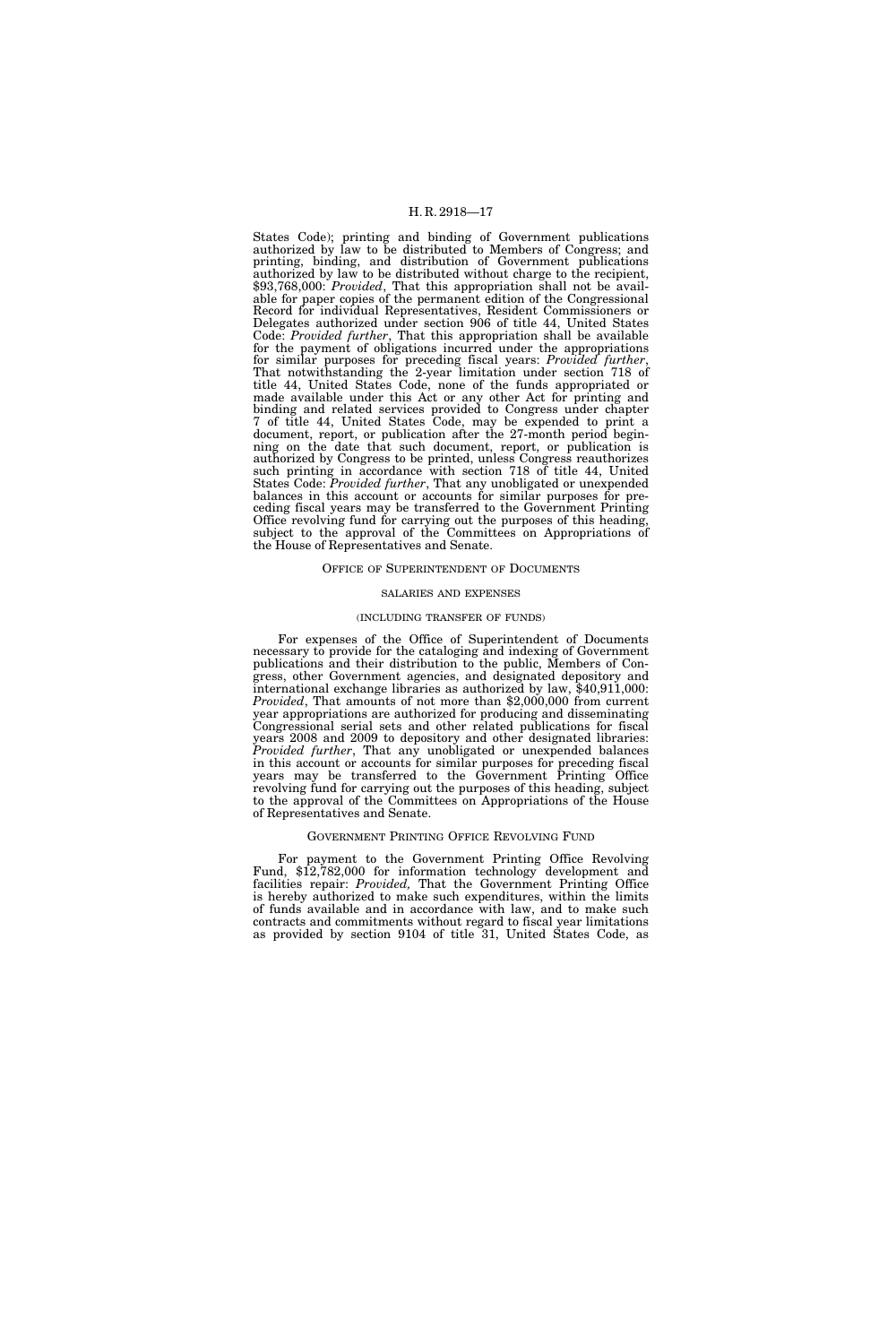may be necessary in carrying out the programs and purposes set forth in the budget for the current fiscal year for the Government Printing Office revolving fund: *Provided further*, That not more than \$7,500 may be expended on the certification of the Public Printer in connection with official representation and reception expenses: *Provided further*, That the revolving fund shall be available for the hire or purchase of not more than 12 passenger motor vehicles: *Provided further*, That expenditures in connection with travel expenses of the advisory councils to the Public Printer shall be deemed necessary to carry out the provisions of title 44, United States Code: *Provided further*, That the revolving fund shall be available for temporary or intermittent services under section 3109(b) of title 5, United States Code, but at rates for individuals not more than the daily equivalent of the annual rate of basic pay for level V of the Executive Schedule under section 5316 of such title: *Provided further,* That activities financed through the revolving fund may provide information in any format: *Provided further*, That the revolving fund and the funds provided under the headings ''Office of Superintendent of Documents'' and ''Salaries and Expenses'' may not be used for contracted security services at GPO's passport facility in the District of Columbia.

# GOVERNMENT ACCOUNTABILITY OFFICE

# SALARIES AND EXPENSES

For necessary expenses of the Government Accountability Office, including not more than \$12,500 to be expended on the certification of the Comptroller General of the United States in connection with official representation and reception expenses; temporary or intermittent services under section 3109(b) of title 5, United States Code, but at rates for individuals not more than the daily equivalent of the annual rate of basic pay for level IV of the Executive Schedule under section 5315 of such title; hire of one passenger motor vehicle; advance payments in foreign countries in accordance with section 3324 of title 31, United States Code; benefits comparable to those payable under sections 901(5), (6), and (8) of the Foreign Service Act of 1980 (22 U.S.C. 4081(5), (6), and (8)); and under regulations prescribed by the Comptroller General of the United States, rental of living quarters in foreign countries, \$556,849,000: *Provided,* That not more than \$5,449,000 of payments received under section 782 of title 31, United States Code, shall be available for use in fiscal year 2010: Provided further, Code, shall be available for use in fiscal year 2010: *Provided further,* That not more than \$2,350,000 of reimbursements received under section 9105 of title 31, United States Code, shall be available for use in fiscal year 2010: *Provided further*, That not more than \$7,423,000 of reimbursements received under section 3521 of title 31, United States Code, shall be available for use in fiscal year 2010: *Provided further,* That this appropriation and appropriations for administrative expenses of any other department or agency which is a member of the National Intergovernmental Audit Forum or a Regional Intergovernmental Audit Forum shall be available to finance an appropriate share of either Forum's costs as determined by the respective Forum, including necessary travel expenses of non-Federal participants: *Provided further,* That payments hereunder to the Forum may be credited as reimbursements to any appropriation from which costs involved are initially financed.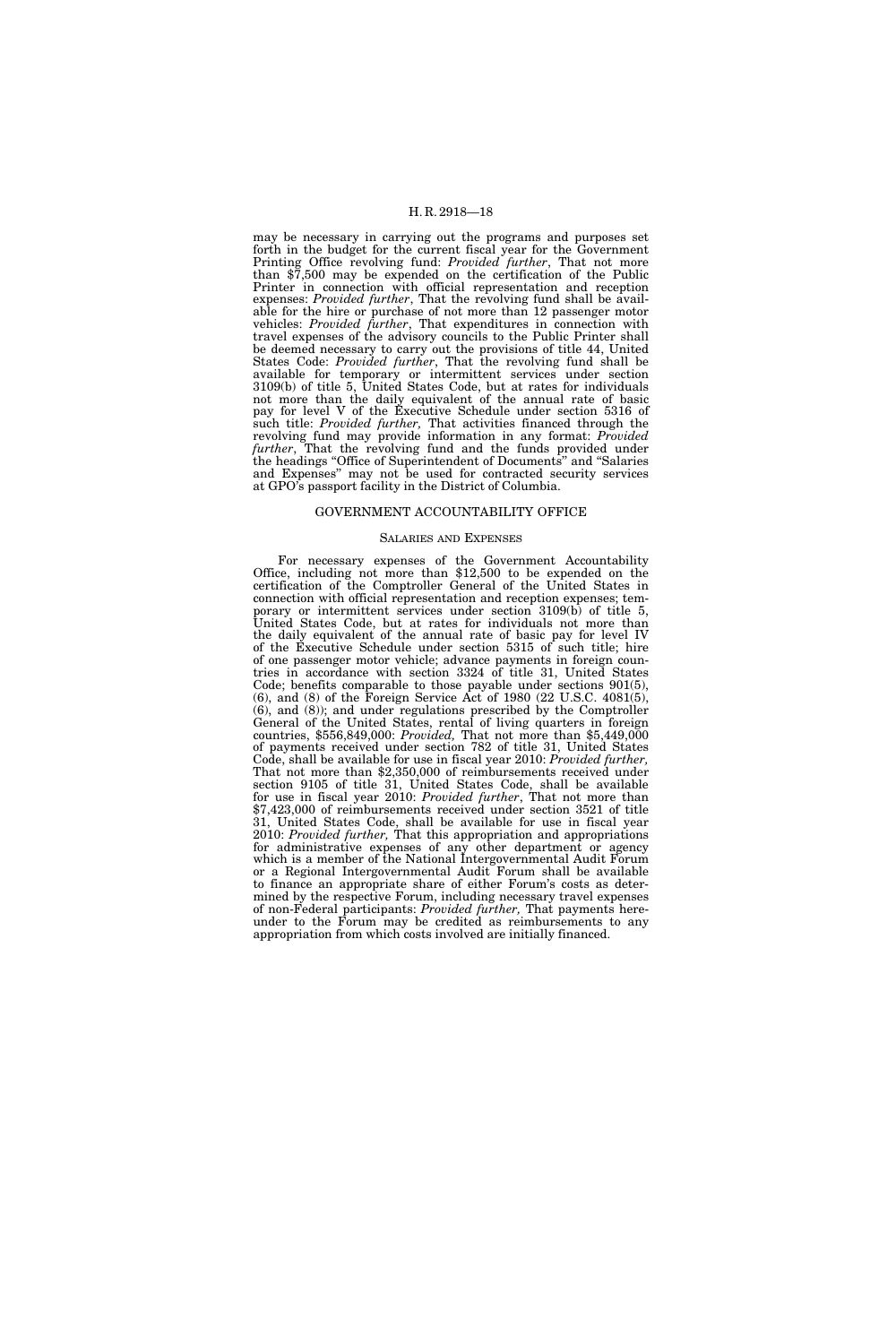#### ADMINISTRATIVE PROVISION

#### REPEAL OF CERTAIN AUDITS, STUDIES, AND REVIEWS OF THE GOVERNMENT ACCOUNTABILITY OFFICE

SEC. 1501. (a) USE OF FUNDS IN PROJECTS CONSTRUCTED UNDER PROJECTED COST.—Section 211 of the Public Works and Economic Development Act of 1965 (42 U.S.C. 3151) is amended by striking subsection (d).

(b) AUDITS OF SMALL BUSINESS PARTICIPATION IN CONSTRUC- TION OF THE ALASKA NATURAL GAS PIPELINE.—Section 112 of the Alaska Natural Gas Pipeline Act (15 U.S.C. 720j) is amended by striking subsection (c).

(c) AUDITS OF ASSISTANCE UNDER COMPACTS OF FREE ASSOCIA-TION.—Section 104(h) of the Compact of Free Association Amendments Act of  $2003$  (48 U.S.C.  $1921c(h)$ ) is amended by striking paragraph (3).

(d) SEMIANNUAL AUDITS OF INDEPENDENT COUNSEL EXPENDI-TURES.—The matter under the heading ''Salaries and Expenses, General Legal Activities'' under the heading ''Legal Activities'' under title II of the Department of Justice Appropriation Act of 1988, (28 U.S.C. 591 note; Public Law 100–202; 101 Stat. 1329, 1329– 9) is amended by striking ''*Provided further,* That the Comptroller General shall perform semiannual financial reviews of expenditures from the Independent Counsel permanent indefinite appropriation, and report their findings to the Committees on Appropriations of the House and Senate:".

(e) REPORTS ON AMBULANCE SERVICE COSTS.—Section 414 of the Medicare Prescription Drug, Improvement, and Modernization Act of 2003 (Public Law 108–173) is amended—

(1) by striking subsection (f); and

(2) by redesignating subsection (g) as subsection (f).

# OPEN WORLD LEADERSHIP CENTER TRUST FUND

For a payment to the Open World Leadership Center Trust Fund for financing activities of the Open World Leadership Center under section 313 of the Legislative Branch Appropriations Act, 2001 (2 U.S.C. 1151), \$12,000,000.

#### ADMINISTRATIVE PROVISION

#### OPEN WORLD LEADERSHIP CENTER

SEC. 1601. (a) BOARD MEMBERSHIP.—Section 313(a)(2) of the Legislative Branch Appropriations Act, 2001 (2 U.S.C. 1151(a)(2)) is amended—

(1) in subparagraph (A), by striking ''members'' and inserting ''Members of the House of Representatives''; and

(2) in subparagraph (B), by striking ''members'' and inserting "Senators".

(b) EXECUTIVE DIRECTOR.—Section 313(d) of the Legislative Branch Appropriations Act, 2001 (2 U.S.C. 1151(d)) is amended in the first sentence by striking ''The Board shall appoint'' and inserting ''On behalf of the Board, the Librarian of Congress shall appoint'

(c) EFFECTIVE DATE.—The amendments made by this subsection shall apply with respect to—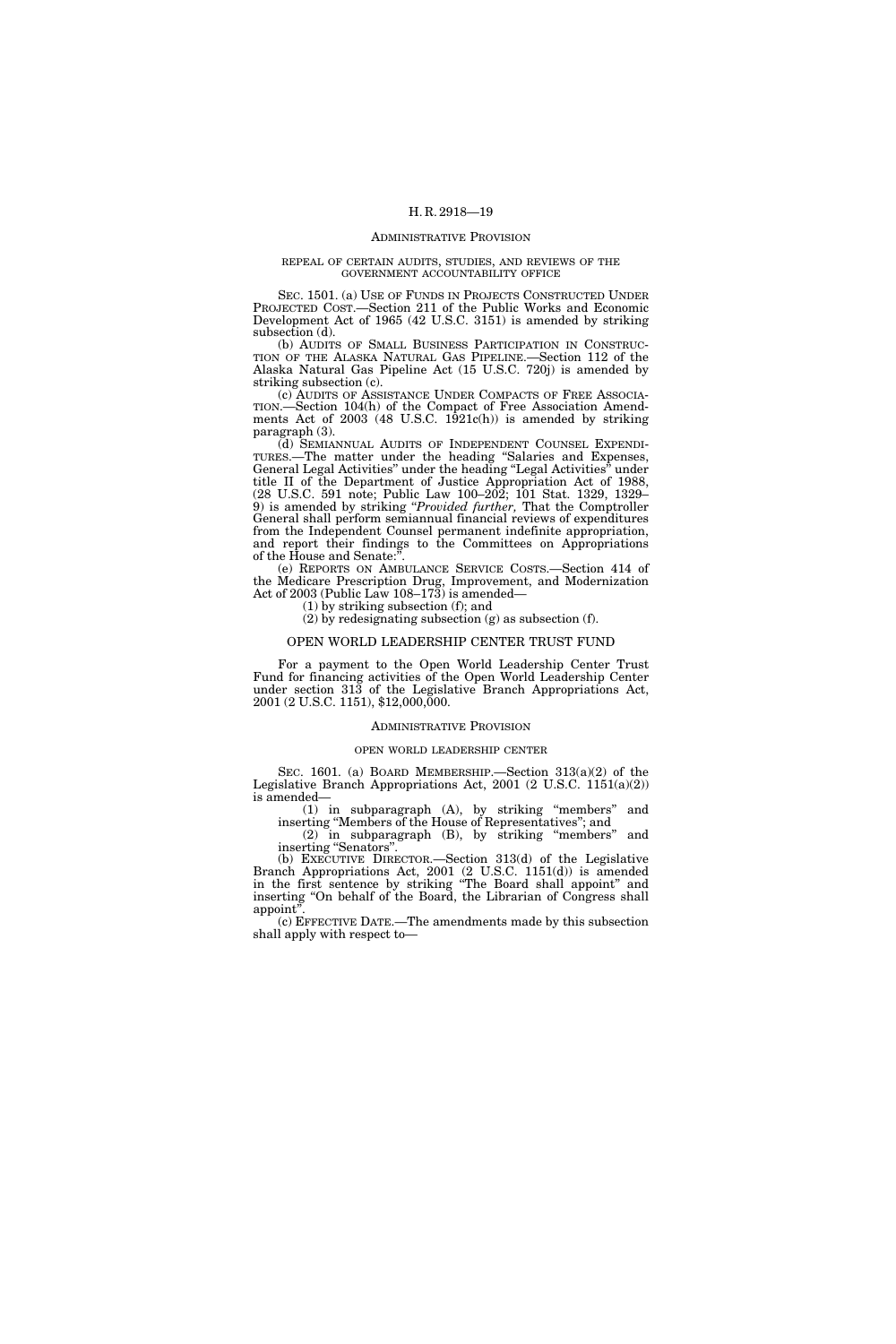(1) appointments made on and after the date of enactment of this Act; and

(2) the remainder of the fiscal year in which enacted, and each fiscal year thereafter.

# JOHN C. STENNIS CENTER FOR PUBLIC SERVICE TRAINING AND DEVELOPMENT

For payment to the John C. Stennis Center for Public Service Development Trust Fund established under section 116 of the John C. Stennis Center for Public Service Training and Development Act (2 U.S.C. 1105), \$430,000.

# TITLE II

#### GENERAL PROVISIONS

#### MAINTENANCE AND CARE OF PRIVATE VEHICLES

SEC. 201. No part of the funds appropriated in this Act shall be used for the maintenance or care of private vehicles, except for emergency assistance and cleaning as may be provided under regulations relating to parking facilities for the House of Representatives issued by the Committee on House Administration and for the Senate issued by the Committee on Rules and Administration.

# FISCAL YEAR LIMITATION

SEC. 202. No part of the funds appropriated in this Act shall remain available for obligation beyond fiscal year 2010 unless expressly so provided in this Act.

#### RATES OF COMPENSATION AND DESIGNATION

SEC. 203. Whenever in this Act any office or position not specifically established by the Legislative Pay Act of 1929 (46 Stat. 32 et seq.) is appropriated for or the rate of compensation or designation of any office or position appropriated for is different from that specifically established by such Act, the rate of compensation and the designation in this Act shall be the permanent law with respect thereto: *Provided*, That the provisions in this Act for the various items of official expenses of Members, officers, and committees of the Senate and House of Representatives, and clerk hire for Senators and Members of the House of Representatives shall be the permanent law with respect thereto.

#### CONSULTING SERVICES

SEC. 204. The expenditure of any appropriation under this Act for any consulting service through procurement contract, under section 3109 of title 5, United States Code, shall be limited to those contracts where such expenditures are a matter of public record and available for public inspection, except where otherwise provided under existing law, or under existing Executive order issued under existing law.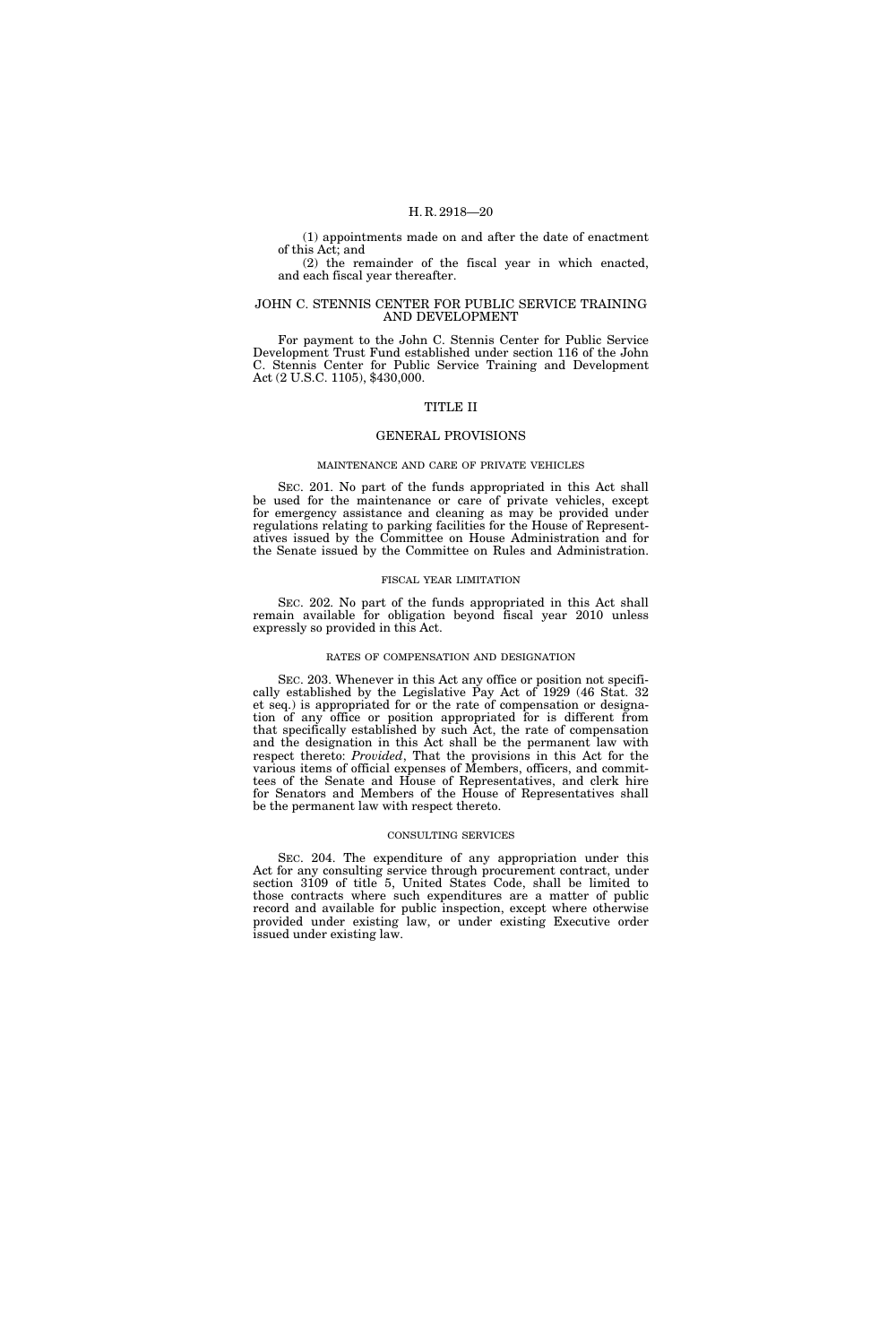#### AWARDS AND SETTLEMENTS

SEC. 205. Such sums as may be necessary are appropriated to the account described in subsection (a) of section 415 of the Congressional Accountability Act of 1995 (2 U.S.C. 1415(a)) to pay awards and settlements as authorized under such subsection.

## COSTS OF LBFMC

SEC. 206. Amounts available for administrative expenses of any legislative branch entity which participates in the Legislative Branch Financial Managers Council (LBFMC) established by charter on March 26, 1996, shall be available to finance an appropriate share of LBFMC costs as determined by the LBFMC, except that the total LBFMC costs to be shared among all participating legislative branch entities (in such allocations among the entities as the entities may determine) may not exceed \$2,000.

#### LANDSCAPE MAINTENANCE

SEC. 207. The Architect of the Capitol, in consultation with the District of Columbia, is authorized to maintain and improve the landscape features, excluding streets, in the irregular shaped grassy areas bounded by Washington Avenue, SW, on the northeast, Second Street, SW, on the west, Square 582 on the south, and the beginning of the I–395 tunnel on the southeast.

## LIMITATION ON TRANSFERS

SEC. 208. None of the funds made available in this Act may be transferred to any department, agency, or instrumentality of the United States Government, except pursuant to a transfer made by, or transfer authority provided in, this Act or any other appropriation Act.

# GUIDED TOURS OF THE CAPITOL

SEC. 209. (a) Except as provided in subsection (b), none of the funds made available to the Architect of the Capitol in this Act may be used to eliminate or restrict guided tours of the United States Capitol which are led by employees and interns of offices of Members of Congress and other offices of the House of Representatives and Senate.

(b) At the direction of the Capitol Police Board, or at the direction of the Architect of the Capitol with the approval of the Capitol Police Board, guided tours of the United States Capitol which are led by employees and interns described in subsection (a) may be suspended temporarily or otherwise subject to restriction for security or related reasons to the same extent as guided tours of the United States Capitol which are led by the Architect of the Capitol.

This division may be cited as the "Legislative Branch Appropriations Act, 2010''.

#### DIVISION B—CONTINUING APPROPRIATIONS RESOLUTION, 2010

That the following sums are hereby appropriated, out of any money in the Treasury not otherwise appropriated, and out of applicable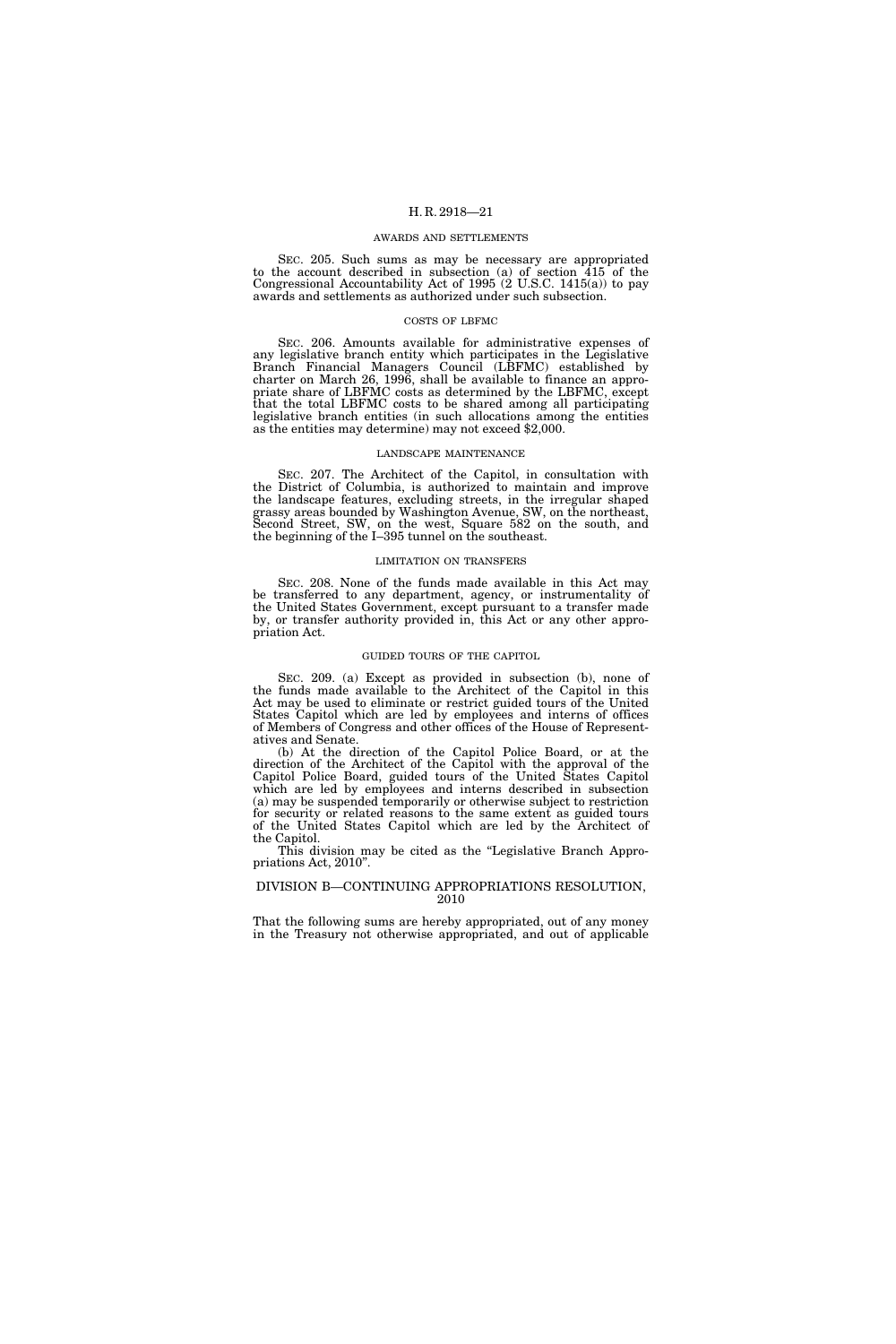corporate or other revenues, receipts, and funds, for the several departments, agencies, corporations, and other organizational units of Government for fiscal year 2010, and for other purposes, namely:

SEC. 101. Such amounts as may be necessary, at a rate for operations as provided in the applicable appropriations Acts for fiscal year 2009 and under the authority and conditions provided in such Acts, for continuing projects or activities (including the costs of direct loans and loan guarantees) that are not otherwise specifically provided for in this joint resolution, that were conducted in fiscal year 2009, and for which appropriations, funds, or other authority were made available in the following appropriations Acts:  $(1)$  Chapter 2 of title IX of the Supplemental Appropriations

Act, 2008 (Public Law 110–252).

(2) Section 155 of division A of the Consolidated Security, Disaster Assistance, and Continuing Appropriations Act, 2009 (Public Law 110–329), except that subsections (c), (d), and (e) of such section shall not apply to funds made available under this joint resolution.

(3) Divisions C through E of the Consolidated Security, Disaster Assistance, and Continuing Appropriations Act, 2009 (Public Law 110–329).

(4) Divisions A through I of the Omnibus Appropriations Act, 2009 (Public Law 111–8), as amended by section 2 of Public Law 111–46.

(5) Titles III and VI (under the heading ''Coast Guard'') of the Supplemental Appropriations Act, 2009 (Public Law 111– 32).

SEC. 102. (a) No appropriation or funds made available or authority granted pursuant to section 101 for the Department of Defense shall be used for (1) the new production of items not funded for production in fiscal year 2009 or prior years; (2) the increase in production rates above those sustained with fiscal year 2009 funds; or (3) the initiation, resumption, or continuation of any project, activity, operation, or organization (defined as any project, subproject, activity, budget activity, program element, and subprogram within a program element, and for any investment items defined as a P–1 line item in a budget activity within an appropriation account and an R–1 line item that includes a program element and subprogram element within an appropriation account) for which appropriations, funds, or other authority were not available during fiscal year 2009.

(b) No appropriation or funds made available or authority granted pursuant to section 101 for the Department of Defense shall be used to initiate multi-year procurements utilizing advance procurement funding for economic order quantity procurement unless specifically appropriated later.

SEC. 103. Appropriations made by section 101 shall be available to the extent and in the manner that would be provided by the pertinent appropriations Act.

SEC. 104. Except as otherwise provided in section 102, no appropriation or funds made available or authority granted pursuant to section 101 shall be used to initiate or resume any project or activity for which appropriations, funds, or other authority were not available during fiscal year 2009.

SEC. 105. Appropriations made and authority granted pursuant to this joint resolution shall cover all obligations or expenditures incurred for any project or activity during the period for which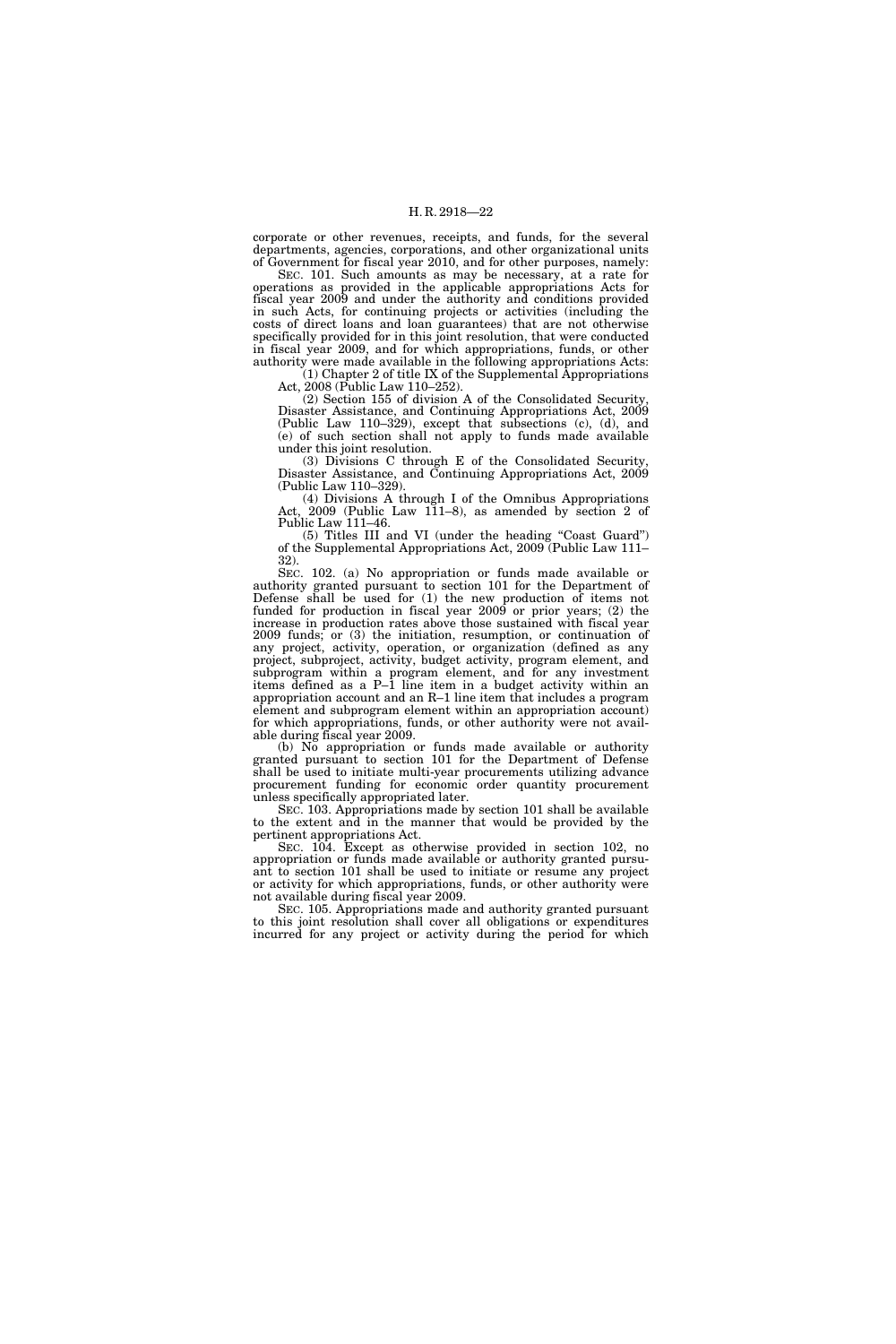funds or authority for such project or activity are available under this joint resolution.

SEC. 106. Unless otherwise provided for in this joint resolution or in the applicable appropriations Act for fiscal year 2010, appropriations and funds made available and authority granted pursuant to this joint resolution shall be available until whichever of the following first occurs: (1) the enactment into law of an appropriation for any project or activity provided for in this joint resolution; (2) the enactment into law of the applicable appropriations Act for fiscal year 2010 without any provision for such project or activity; or (3) October 31, 2009.

SEC. 107. Expenditures made pursuant to this joint resolution shall be charged to the applicable appropriation, fund, or authorization whenever a bill in which such applicable appropriation, fund, or authorization is contained is enacted into law.

SEC. 108. Appropriations made and funds made available by or authority granted pursuant to this joint resolution may be used without regard to the time limitations for submission and approval of apportionments set forth in section 1513 of title 31, United States Code, but nothing in this joint resolution may be construed to waive any other provision of law governing the apportionment of funds.

SEC. 109. Notwithstanding any other provision of this joint resolution, except section 106, for those programs that would otherwise have high initial rates of operation or complete distribution of appropriations at the beginning of fiscal year 2010 because of distributions of funding to States, foreign countries, grantees, or others, such high initial rates of operation or complete distribution shall not be made, and no grants shall be awarded for such programs funded by this joint resolution that would impinge on final funding prerogatives.

SEC. 110. This joint resolution shall be implemented so that only the most limited funding action of that permitted in the joint resolution shall be taken in order to provide for continuation of projects and activities.

SEC. 111. (a) For entitlements and other mandatory payments whose budget authority was provided in appropriations Acts for fiscal year 2009, and for activities under the Food and Nutrition Act of 2008, activities shall be continued at the rate to maintain program levels under current law, under the authority and conditions provided in the applicable appropriations Act for fiscal year 2009, to be continued through the date specified in section 106(3).

(b) Notwithstanding section 106, obligations for mandatory payments due on or about the first day of any month that begins after October 2009 but not later than 30 days after the date specified in section 106(3) may continue to be made, and funds shall be available for such payments.

SEC. 112. Amounts made available under section 101 for civilian personnel compensation and benefits in each department and agency may be apportioned up to the rate for operations necessary to avoid furloughs within such department or agency, consistent with the applicable appropriations Act for fiscal year 2009, except that such authority provided under this section shall not be used until after the department or agency has taken all necessary actions reduce or defer non-personnel-related administrative expenses. SEC. 113. Funds appropriated by this joint resolution may

be obligated and expended notwithstanding section 10 of Public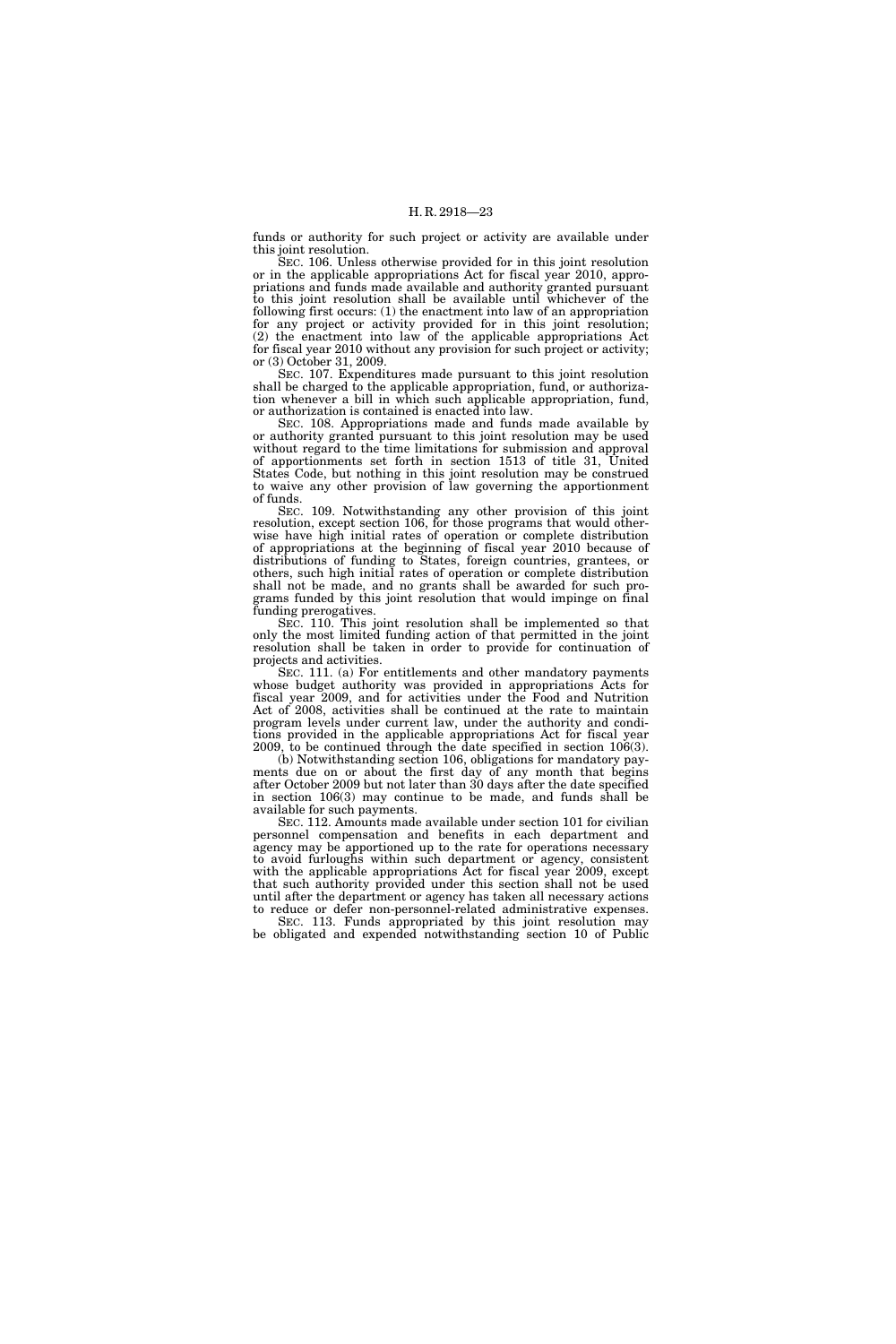Law 91–672 (22 U.S.C. 2412), section 15 of the State Department Basic Authorities Act of 1956 (22 U.S.C. 2680), section 313 of the Foreign Relations Authorization Act, Fiscal Years 1994 and 1995 (22 U.S.C. 6212), and section  $504(a)(1)$  of the National Security Act of 1947 (50 U.S.C. 414(a)(1)).

SEC. 114. Amounts made available by this joint resolution related to amounts provided in chapter 2 of title IX of the Supplemental Appropriations Act, 2008 (Public Law 110–252), and titles III and VI of the Supplemental Appropriations Act, 2009 (Public Law 111–32), are designated as being for overseas deployments and other activities pursuant to sections  $401(c)(4)$  and  $423(a)(1)$ of S. Con. Res. 13 (111th Congress), the concurrent resolution on the budget for fiscal year 2010, except that amounts so designated under this section shall not exceed \$129,989,000,000.

SEC. 115. The provisions of section 14103 of Public Law 111– 32 shall continue in effect through the date specified in section 106(3) of this joint resolution, and such provisions shall also apply to funds made available in this joint resolution.

SEC. 116. Section 9(f)(5) of the Richard B. Russell National School Lunch Act (42 U.S.C. 1758(f)(5)) shall be applied by substituting the date specified in section  $106(3)$  of this joint resolution for "September 30, 2009". "September 30, 2009".

SEC. 117. The authority provided by paragraphs (3) and (4) of section 9(h) of the Richard B. Russell National School Lunch Act (42 U.S.C. 1758(h)(3); 1758(h)(4)) shall continue in effect through the date specified in section 106(3) of this joint resolution.

SEC. 118. The authority provided by section 18(h)(5) of the Richard B. Russell National School Lunch Act (42 U.S.C. 1769(h)(5)) shall continue in effect through the date specified in section 106(3) of this joint resolution.

SEC. 119. Section 21(g)(1)(A)(ii) of the Richard B. Russell National School Lunch Act (42 U.S.C. 1769b-1(g)(1)(A)(ii)) shall be applied by substituting ''October 1, 2008, and October 1, 2009'' for ''October 1, 2008'' and shall continue in effect through the date specified in section 106(3) of this joint resolution.

SEC. 120. The authority provided by section 26(d) of the Richard B. Russell National School Lunch Act (42 U.S.C. 1769g(d)) shall continue in effect through the date specified in section 106(3) of this joint resolution.

SEC. 121. Notwithstanding section 101, amounts are provided for ''Department of Commerce—Bureau of the Census—Periodic Censuses and Programs'' at a rate for operations of \$7,065,707,000.

SEC. 122. The authority provided by section 8116 of division C of Public Law 110–329 and section 310 of title III of Public Law 111–32 shall continue in effect through the date specified in section 106(3) of this joint resolution.

SEC. 123. The authority provided by section 1202 of the National Defense Authorization Act for Fiscal Year 2006 (Public Law 109–163), as amended by section 1214 of the Duncan Hunter National Defense Authorization Act for Fiscal Year 2009 (Public Law 110–417), shall continue in effect through the earlier of the date of enactment of the National Defense Authorization Act for Fiscal Year 2010 or the date specified in section 106(3) of this joint resolution.

SEC. 124. The authority provided by section 1022 of the National Defense Authorization Act for Fiscal Year 2004 (Public Law 108–136), as amended by section 1022 of the Duncan Hunter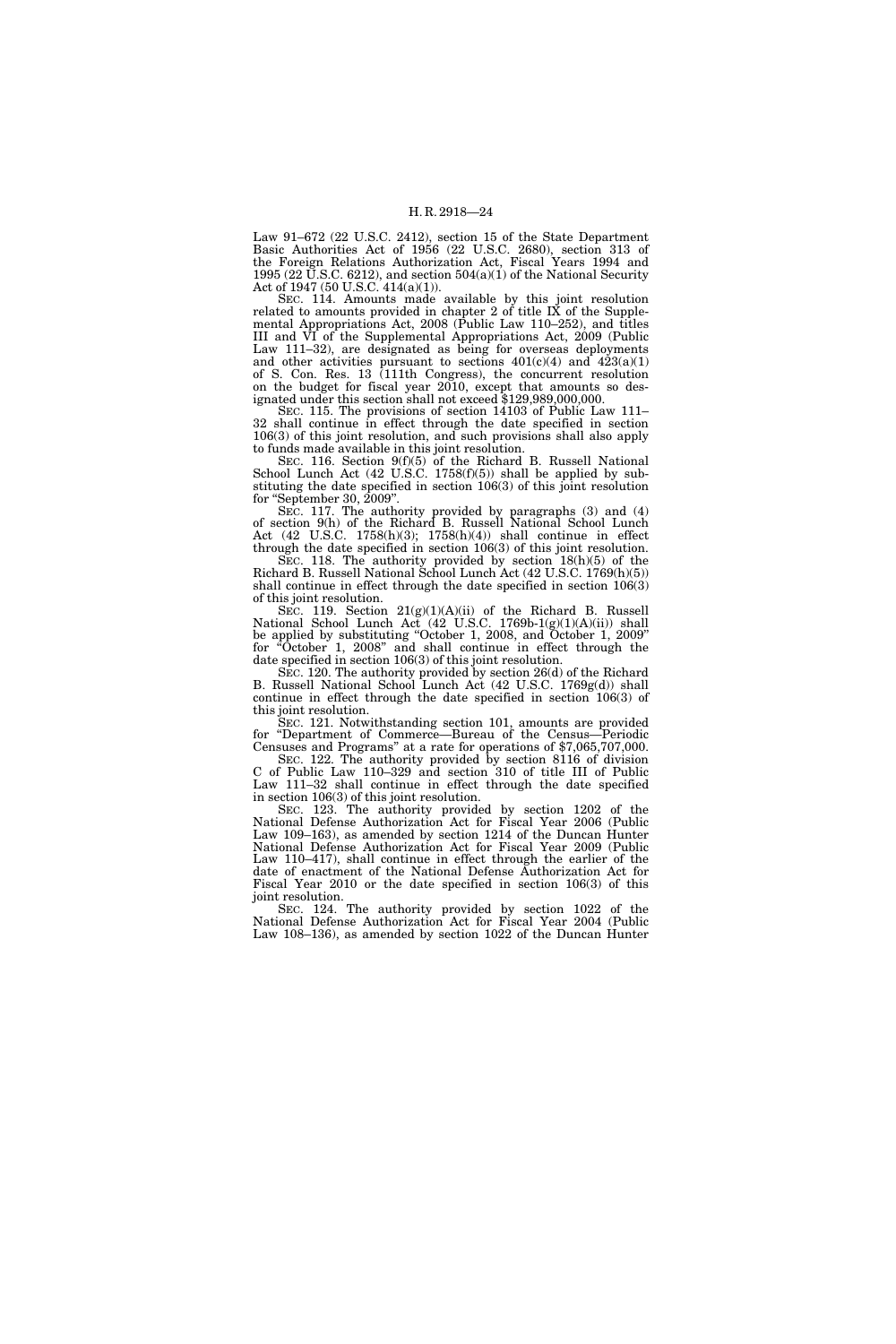National Defense Authorization Act for Fiscal Year 2009 (Public Law 110–417), shall continue in effect through the earlier of the date of enactment of the National Defense Authorization Act for Fiscal Year 2010 or the date specified in section 106(3) of this joint resolution.

SEC. 125. The authority provided by section 1033 of the National Defense Authorization Act for Fiscal Year 1998 (Public Law 105–85), as amended by section 1024 of the Duncan Hunter National Defense Authorization Act for Fiscal Year 2009 (Public Law 110–417), shall continue in effect through the earlier of the date of enactment of the National Defense Authorization Act for Fiscal Year 2010 or the date specified in section 106(3) of this joint resolution.

SEC. 126. Notwithstanding any other provision of this joint resolution, except section 106, the District of Columbia may expend local funds for programs and activities under the heading ''District of Columbia Funds'' for such programs and activities under title IV of S. 1432 (111th Congress), as reported by the Committee on Appropriations of the Senate, at the rate set forth under ''District of Columbia Funds'' as included in the Second Fiscal Year 2010 Budget Request Act (D.C. Act 18–188).

SEC. 127. The authority provided by section 5739 of title 5, United States Code, shall continue in effect through the date specified in section 106(3) of this joint resolution, notwithstanding subsection (e) of such section 5739.

SEC. 128. Section 401(b) of the Illegal Immigration Reform and Immigrant Responsibility Act of 1996 (8 U.S.C. 1324a note) shall be applied by substituting the date specified in section 106(3) of this joint resolution for ''the 11-year period beginning on the first day the pilot program is in effect<sup>3</sup>.

SEC. 129. Sections 1309(a) and 1319 of the National Flood Insurance Act of 1968 (42 U.S.C. 4016a and 4026) shall each be applied by substituting the date specified in section 106(3) of this joint resolution for "September 30, 2009".

SEC. 130. The requirement set forth in section 610(b) of the Department of Commerce, Justice, and State, the Judiciary, and Related Agencies Appropriations Act, 1993 (8 U.S.C. 1153 note) shall continue through the date specified in section 106(3) of this joint resolution.

SEC. 131. Section 550(b) of Public Law 109–295 shall be applied by substituting the date specified in section 106(3) of this joint resolution for ''three years after the date of enactment of this Act''.

SEC. 132. Section 203(m) of the Robert T. Stafford Disaster Relief and Emergency Assistance Act (42 U.S.C. 5133(m)) shall be applied by substituting the date specified in section 106(3) of this joint resolution for ''September 30, 2009''.

SEC. 133. Subclauses (II) and (III) of section  $101(a)(27)(C)(ii)$ of the Immigration and Nationality Act (8 U.S.C. 1101(a)(27)(C)(ii)) shall each be applied by substituting the date specified in section 106(3) of this joint resolution for ''September 30, 2009''.

SEC. 134. Section 220(c) of the Immigration and Nationality Technical Corrections Act of 1994 (8 U.S.C. 1182 note) shall be applied by substituting the date specified in section 106(3) of this joint resolution for "September 30, 2009".

SEC. 135. Section 331 of the Department of the Interior and Related Agencies Appropriations Act, 2001 (Public Law 106–291),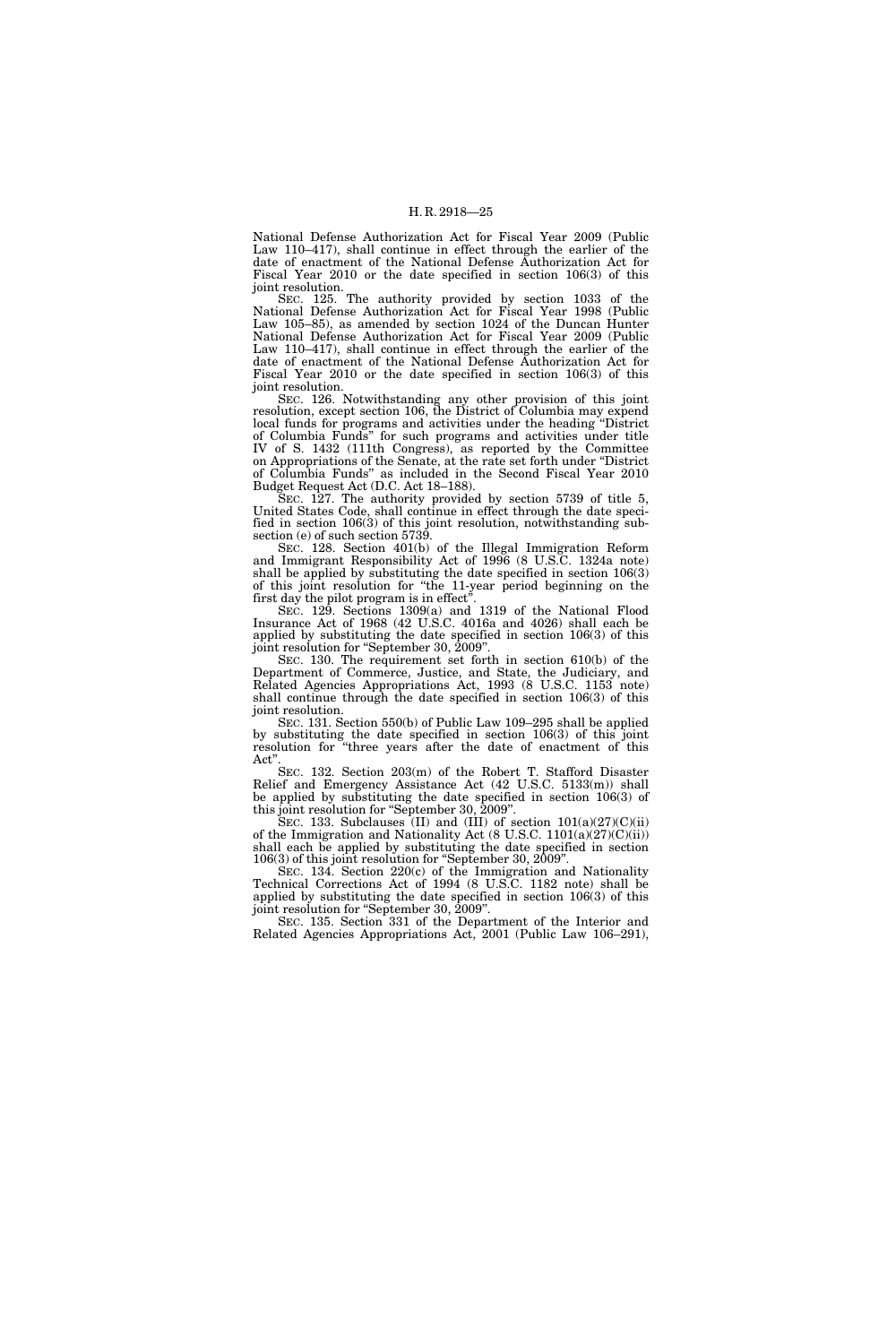as amended by section 336 of the Consolidated Appropriations Act, 2005 (Public Law 108–447), shall be applied by substituting the date specified in section 106(3) of this joint resolution for ''September 30, 2009''.

SEC. 136. Section 339(h) of the Department of the Interior and Related Agencies Appropriations Act, 2000 (as enacted into law by Public Law 106–113), as amended by section 335(6) of Public Law 108–108, shall be applied by substituting the date specified in section 106(3) of this joint resolution for ''September 30, 2009''.

SEC. 137. The authority provided by section 325 of the Department of the Interior and Related Agencies Appropriations Act, 2004 (Public Law 108–108), as amended by section 426 of division E of Public Law 111–8, shall continue to apply through the date specified in section 106(3) of this joint resolution.

SEC. 138. The authority provided by the 19th unnumbered paragraph under heading ''Administrative Provisions, Forest Service" in title III of the Department of the Interior, Environment, and Related Agencies Appropriations Act, 2006, Public Law 109– 54, shall continue in effect through the date specified in section 106(3) of this joint resolution.

SEC. 139. Notwithstanding any other provision of law, including section 703 of Public Law 109–415, the authorities provided in title XXVI of the Public Health Service Act (42 U.S.C. 300ff et seq.) shall continue in effect as they were in effect during fiscal year 2009, and apply through the date specified in section 106(3) of this joint resolution.

SEC. 140. Section  $105(f)(1)(B)(ix)$  of the Compact of Free Association Amendments Act of 2003 (48 U.S.C. 1921d(f)(1)(B)(ix)) shall be applied by substituting the date specified in section 106(3) of this joint resolution for ''the end of fiscal year 2009''.

SEC. 141. Notwithstanding section 101, amounts are provided for ''Veterans Health Administration—Medical Services'', ''Veterans Health Administration—Medical Support and Compliance'', and ''Veterans Health Administration—Medical Facilities'' of the Department of Veterans Affairs at rates for operations not exceeding the lower of the amount in the President's fiscal year 2010 Budget Request (H. Doc. 111–3), the amount in H.R. 3082, as passed by the House of Representatives on July 10, 2009, or the amount in S. 1407, as reported by the Committee on Appropriations of the Senate on July 7, 2009.

SEC. 142. Notwithstanding section 7042(b) of division H of Public Law 111–8, amounts provided by section 101 of this joint resolution for Iraq shall be obligated under the terms and conditions of section 1106(b) of Public Law 111–32.

SEC. 143. Notwithstanding section 7040(f) of division H of Public Law 111–8, amounts provided by section 101 of this joint resolution for the Palestinian Authority shall be obligated under the terms and conditions of section 1107 of Public Law 111–32.

SEC. 144. Notwithstanding sections 7042(a) and 7070(e) of division H of Public Law 111–8, amounts provided by section 101 of this joint resolution for assistance for Iraq and Zimbabwe shall be obligated under the terms and conditions of section 1108 of Public Law 111–32.

SEC. 145. The authority provided by section 1113 of Public Law 111–32 shall continue in effect through the date specified in section 106(3) of this joint resolution.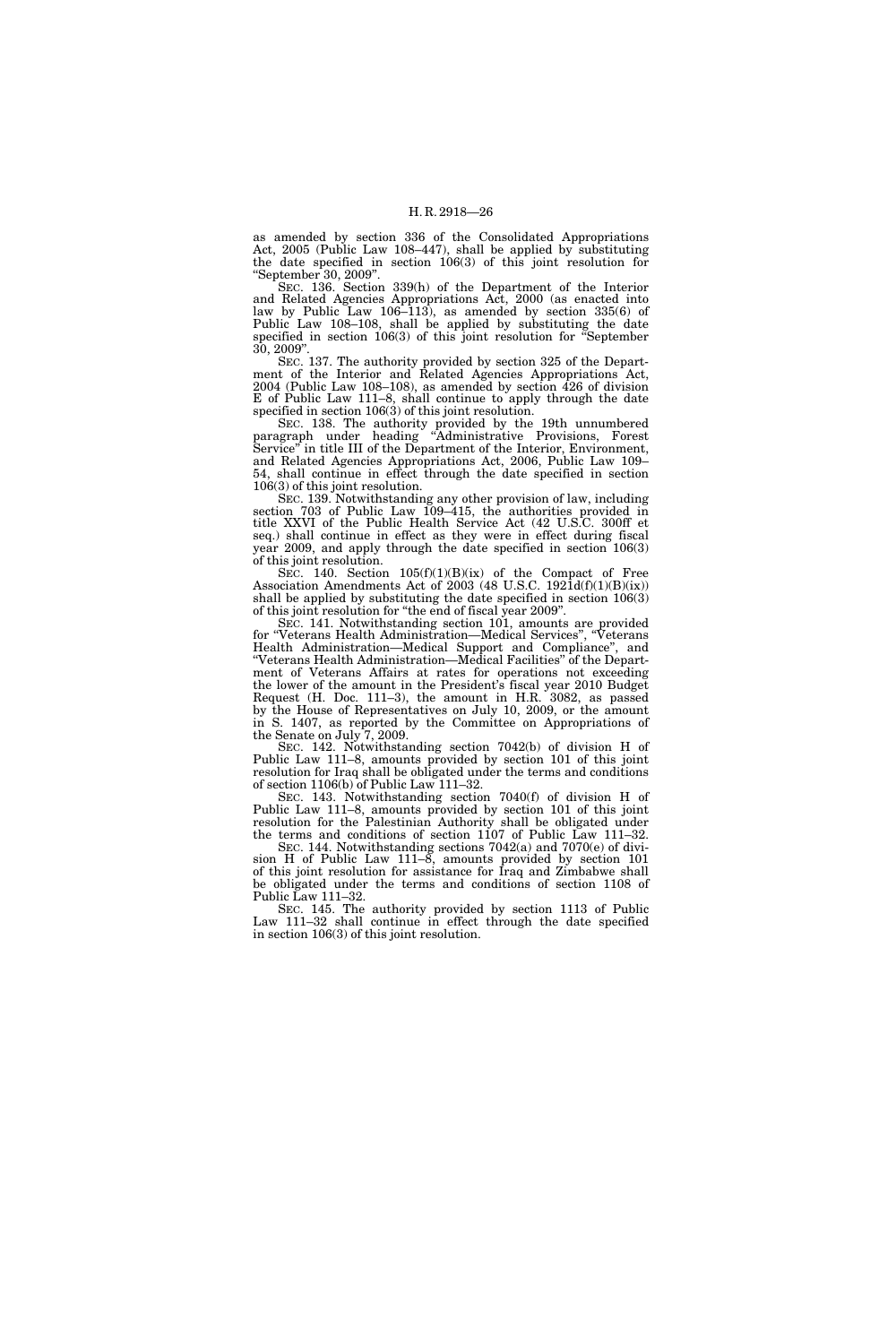SEC. 146. The authority provided by section 309(f) of the United States International Broadcasting Act of 1994 (22 U.S.C. 6208(f)) shall remain in effect through the date specified in section 106(3) of this joint resolution.

SEC. 147. The authority provided by section 1334 of the Foreign Affairs Reform and Restructuring Act of 1998 (22 U.S.C. 6553) shall remain in effect through the date specified in section 106(3) of this joint resolution.

SEC. 148. The authority provided by section 301(a)(3) of the Omnibus Diplomatic Security and Antiterrorism Act of 1986 (22 U.S.C.  $4831 \text{ (a)}(3)$  shall remain in effect through the date specified in section 106(3) of this joint resolution.

SEC. 149. Notwithstanding any other provision of this joint resolution, other than section 106, the Secretary of Housing and Urban Development shall obligate funds provided by section 101 at a rate the Secretary determines is necessary to renew or amend, in a timely manner, all section 8 project-based, section 202, and section 811, rental assistance contracts. In renewing or amending such contracts, the Secretary may provide for payments to be made beyond the period covered by this joint resolution.

SEC. 150. Commitments to guarantee loans, as authorized by the National Housing Act and insured under the Mutual Mortgage Insurance Fund, shall not exceed a loan principal of \$1,500,000,000 multiplied by the number of days covered by this joint resolution.

SEC. 151. Commitments to guarantee loans, as authorized by section 306 of the National Housing Act, shall not exceed a loan principal of \$2,500,000,000 multiplied by the number of days covered by this joint resolution.

SEC. 152. Notwithstanding the limitation in the first sentence of section 255(g) of the National Housing Act (12 U.S.C. 1715z-20(g)), the Secretary of Housing and Urban Development may, through the date specified in section 106(3) of this joint resolution, insure, and enter into commitments to insure mortgages under section 255 of such Act. During the period covered by this joint resolution, for new loans guaranteed pursuant to section 255 of the National Housing Act (12. U.S.C. 1715z-20), the Secretary shall adjust the factors used to calculate the principal limit (as such term is defined in HUD Handbook 4235.1) that were assumed in the President's Budget Request for 2010 for such loans, as necessary to ensure that the program operates at a net zero subsidy rate.

SEC. 153. Section 24(o) of the United States Housing Act of 1937 (42 U.S.C. 1437v(o)) shall be applied by substituting the date specified in section 106(3) of this joint resolution for the date specified in such section 24(o).

SEC. 154. Funds made available under section 101 for the National Transportation Safety Board shall include amounts necessary to make lease payments due in fiscal year 2010 only, on an obligation incurred in 2001 under a capital lease.

SEC. 155. (a) Section 48103(6) of title 49, United States Code, shall be applied: (1) by substituting the amount specified in such section with an amount that equals \$3,820,000,000 multiplied by the ratio of the number of days covered by this joint resolution to 365; and (2) by substituting the fiscal year specified in such section with the period beginning October 1, 2009, through the date specified in section 106(3) of this joint resolution. This subsection shall be in effect through the earlier of the date of enactment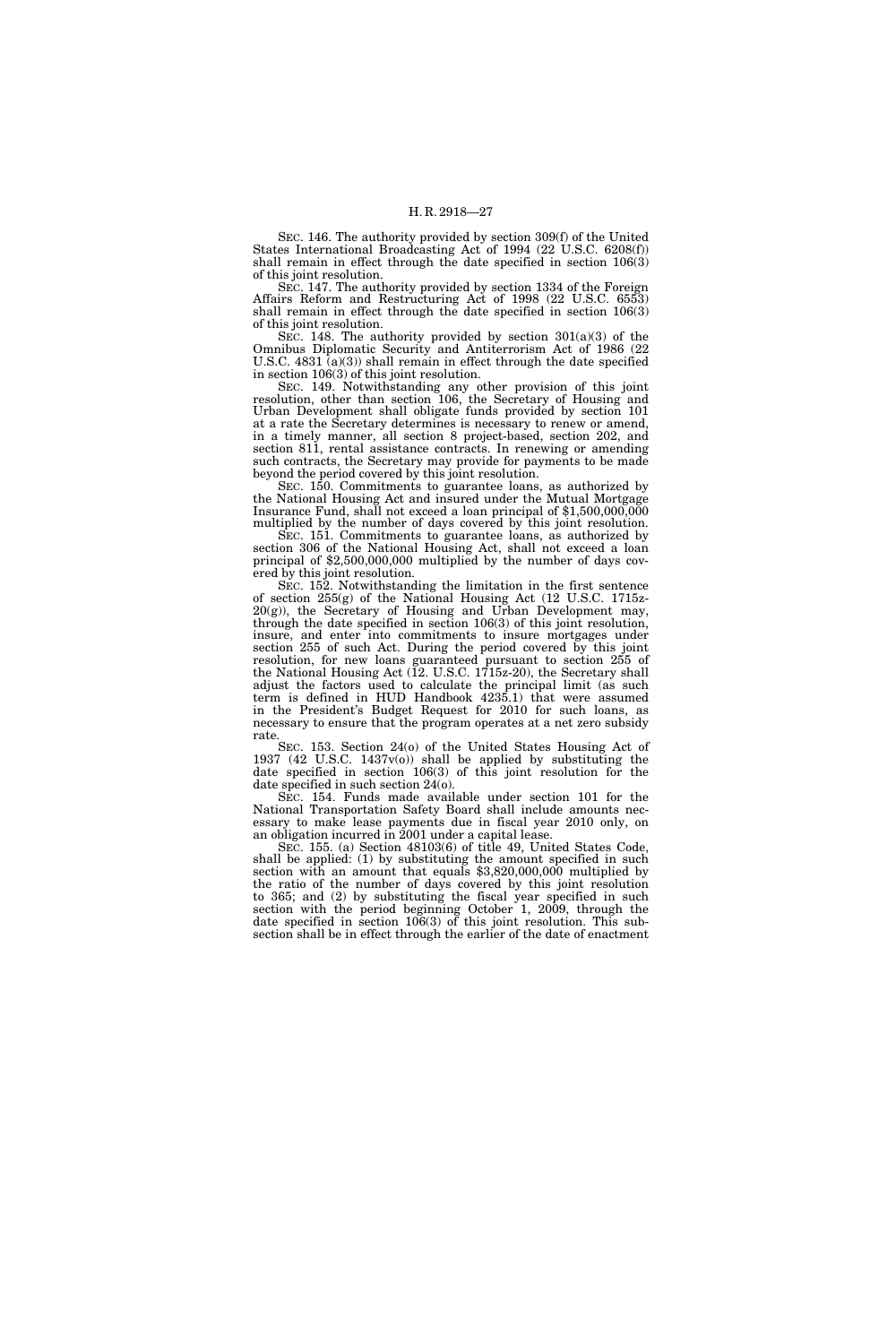of an Act amending section 48103 of title 49, United States Code, or the date specified in section 106(3) of this joint resolution.

(b) Section 47104(c) of title 49, United States Code, shall be applied by substituting "2010" for "2009".

(c) Nothing in this section shall affect the availability of any balances of contract authority provided under section 48103 of title 49, United States Code, for fiscal year 2009 and any prior fiscal year.

SEC. 156. (a) Sections 4081(d)(2)(B), 4261(j)(1)(A)(ii), and  $4271(d)(1)(A)(ii)$  of the Internal Revenue Code of 1986 shall each be applied by substituting the date specified in section 106(3) of this joint resolution for ''September 30, 2009''.

(b) Subsections  $(d)(1)$  and  $(e)(2)$  of section 9502 of such Code shall each be applied by substituting the date that is 1 day after the date specified in section  $106(3)$  of this joint resolution for ''October 1, 2009''.

(c) Subparagraph  $(A)$  of section  $9502(d)(1)$  of such Code is amended by inserting "or any joint resolution making continuing appropriations for the fiscal year 2010'' before the semicolon at the end.

SEC. 157. (a) EXTENSION OF SURFACE TRANSPORTATION PRO-GRAMS.—Except as otherwise provided in this section, requirements, authorities, conditions, eligibilities, limitations, and other provisions authorized under titles I through VI of the Safe, Accountable, Flexible, Efficient Transportation Equity Act: A Legacy for Users (119 Stat. 1144), the SAFETEA–LU Technical Corrections Act of 2008 (122 Stat. 1572), titles I through VI of the Intermodal Surface Transportation Efficiency Act of 1991 (105 Stat. 1914), titles I through V of the Transportation Equity Act for the 21st Century (112 Stat. 107), title 23, United States Code, and chapter 53 of title 49, United States Code, which would otherwise expire on or cease to apply after September 30, 2009, are incorporated by reference and shall continue in effect through the date specified in section 106(3) of this joint resolution.

(b) USE OF FUNDS.—Except as otherwise expressly provided in this section, funds made available for obligation under this joint resolution and expended under the authority of this section shall be distributed, administered, limited, and made available for obligation in the same manner and at the same rate as funds authorized to be appropriated for fiscal year 2009 to carry out programs, projects, activities, eligibilities, and requirements under the Safe, Accountable, Flexible, Efficient Transportation Equity Act: A Legacy for Users (119 Stat. 1144), the SAFETEA–LU Technical Corrections Act of 2008 (122 Stat. 1572), titles I through VI of the Intermodal Surface Transportation Efficiency Act of 1991 (105 Stat. 1914), titles I through V of the Transportation Equity Act for the 21st Century (112 Stat. 107), title 23, United States Code, chapter 53 of title 49, United States Code, including section 5338(f)(1) of title 49, United States Code, chapter 303 of part A of subtitle VI of title 49, United States Code, and part B of subtitle VI of title 49, United States Code.

(c) DISTRIBUTION OF FUNDS UNDER TITLES III AND V OF SAFETEA–LU.—Funds made available for programs authorized under titles III and V of the Safe, Accountable, Flexible, Efficient Transportation Equity Act: A Legacy for Users (119 Stat. 1544 and 1779) and continued under this joint resolution shall be distributed to major program areas under those programs in the same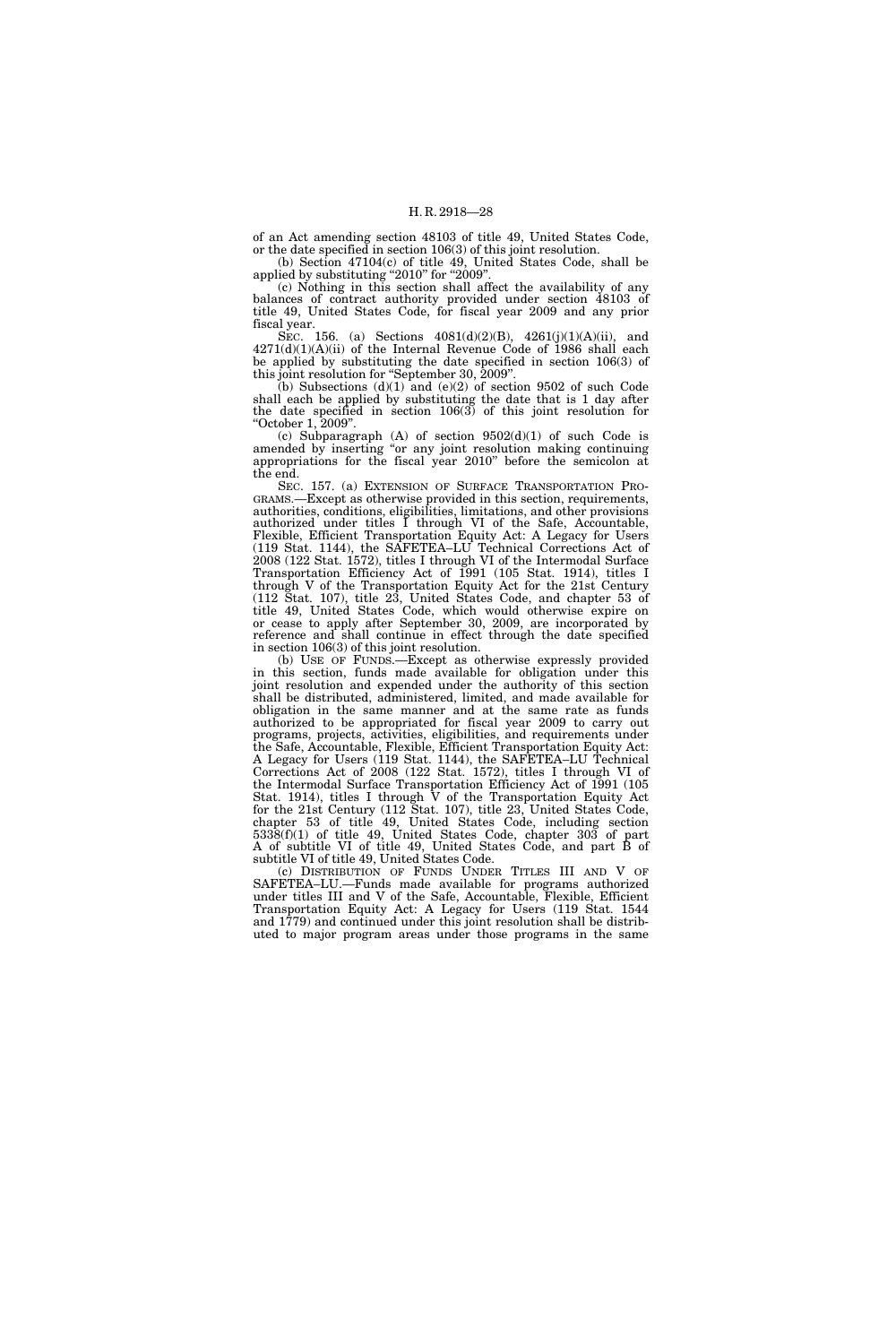proportion as funds were allocated for those program areas for fiscal year 2009, except that any designations for specific activities in sections 3044 and 3046 under title III and in title V of such Act shall not be required to be continued for the duration of this joint resolution.

(d) EXTENSION AND FLEXIBILITY FOR CERTAIN ALLOCATED PRO-GRAMS.—Notwithstanding any other provision of law, the portion of the share of funds of a State under subsection (b) determined by the amount that the State received for fiscal year 2009 to carry out sections 1301(m), 1302(e), 1307, 1702, and 1934 of the Safe, Accountable, Flexible, Efficient Transportation Equity Act: A Legacy for Users (119 Stat. 1202, 1205, 1217, 1256, and 1485), and section 144(f)(1) of title 23, United States Code, shall be—

(1) made available to the State for purposes described in section 133(b) of title 23, United States Code; and

(2) administered in the same manner and with the same period of availability as such funding is administered under section 133 of title 23, United States Code, except that subsections  $(d)(2)$  and  $(d)(3)$  of such section shall not apply to amounts administered pursuant to this section.

SEC. 158. (a) APPROPRIATION OF FUNDING FOR CERTAIN HIGH-WAY TRUST FUND PROGRAMS.—For the period from October 1, 2009, through the date specified in section  $106(3)$  of this joint resolution, an amount shall be available from the Highway Trust Fund (including from the Mass Transit Account) to carry out each program, project, and activity continued under section 157 of this joint resolution that was funded from the Highway Trust Fund (including from the Mass Transit Account) during fiscal year 2009 in a sum equal to and from the same account as—

(1) the total amount available for such program, project, and activity for fiscal year 2009 under titles I through VI of the Safe, Accountable, Flexible, Efficient Transportation Equity Act: A Legacy for Users (119 Stat. 1144) and the SAFETEA–LU Technical Corrections Act of 2008 (122 Stat. 1572), divided by 365; and multiplied by

(2) the number of days between September 30, 2009, and the date specified in section 106(3) of this joint resolution. (b) CONTRACT AUTHORITY.—Funds made available under this joint resolution to be expended under the authority of section 157 of this joint resolution shall be available for obligation in the same manner as if such funds were apportioned under chapter 1 of title 23, United States Code, or section 5338(f)(1) of title 49, United States Code, whichever appropriate.

(c) CALCULATION.—The amounts made available under this joint resolution to be expended under the authority of this section shall be calculated by taking into account any rescission or cancellation of funds or contract authority for fiscal year 2009 under the Safe, Accountable, Flexible, Efficient Transportation Equity Act: A Legacy for Users or any other law.

SEC. 159. (a) EXTENSION OF AUTHORITY FOR EXPENDITURES FROM HIGHWAY TRUST FUND.—

(1) Paragraph (1) of section 9503(c) of the Internal Revenue Code of 1986 shall be applied—

(A) by substituting the date specified in section 106(3) of this joint resolution for ''September 30, 2009''; and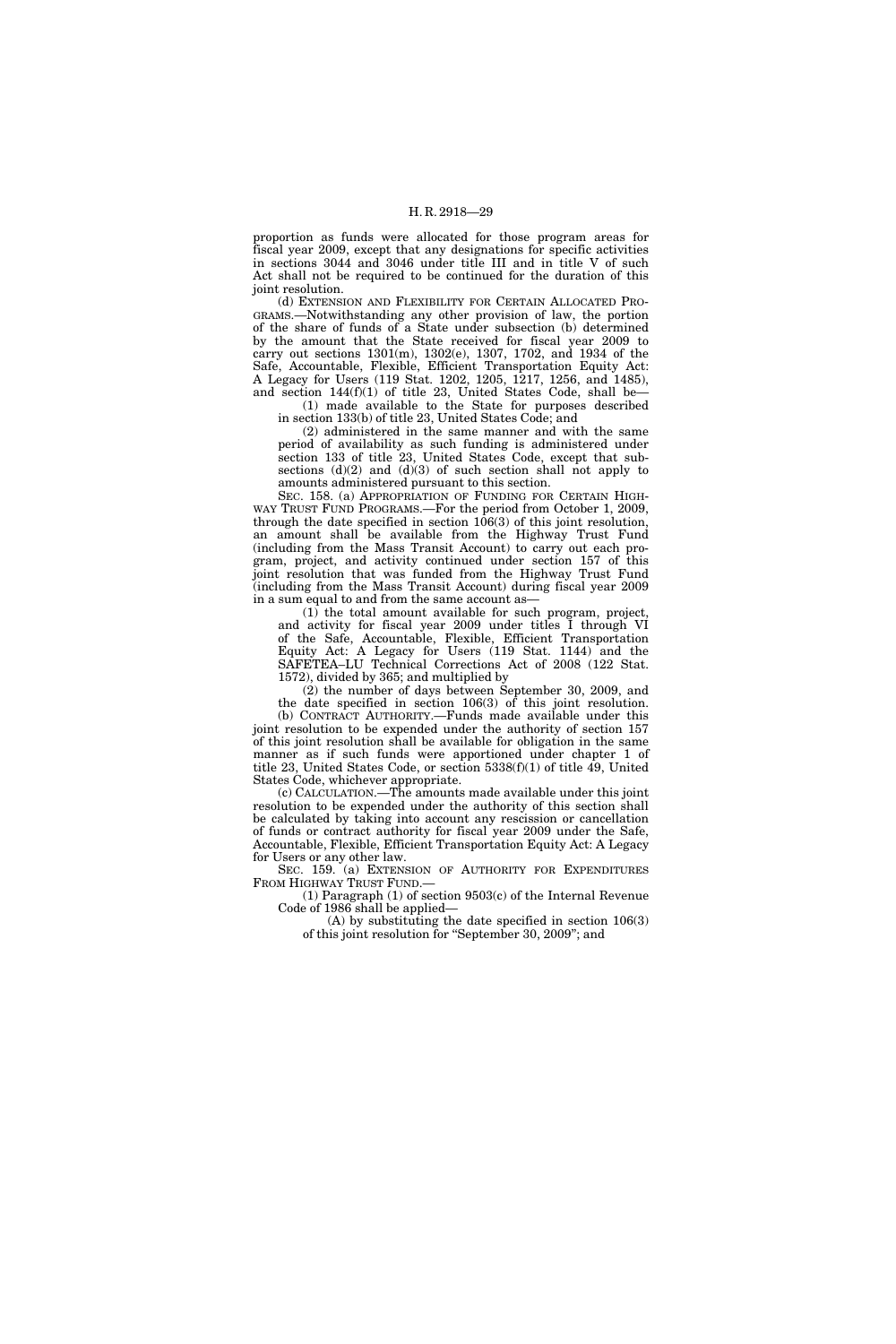(B) by substituting the date that is 1 day after the date specified in section 106(3) of this joint resolution for ''October 1, 2009''.

(2) Paragraph (1) of section 9503(c) of such Code is amended by striking "under" and all that follows and inserting "under the first Continuing Appropriations Resolution for Fiscal Year 2010 enacted into law or any other provision of law which was referred to in this paragraph before the date of the enactment of such Continuing Appropriations Resolution (as such Resolution and provisions of law are in effect on the date of the enactment of such Resolution).''.

(b) MASS TRANSIT ACCOUNT.—

(1) Paragraph (3) of section 9503(e) of such Code shall be applied by substituting the date that is 1 day after the date specified in section 106(3) of this joint resolution for ''October 1, 2009''.

(2) Paragraph (3) of section 9503(e) of such Code is amended by striking ''in accordance with'' and all that follows and inserting ''in accordance with the first Continuing Appropriations Resolution for Fiscal Year 2010 enacted into law or any other provision of law which was referred to in this paragraph before the date of the enactment of such Continuing Appropriations Resolution (as such Resolution and provisions of law are in effect on the date of the enactment of such Resolution).''.

(c) EXCEPTION TO LIMITATIONS ON TRANSFERS.—Subparagraph (B) of section 9503(b)(6) of such Code shall be applied—

(1) by substituting the date specified in section 106(3) of this joint resolution for ''September 30, 2009''; and

(2) by substituting the date that is 1 day after the date specified in section  $106(3)$  of this joint resolution for "October 1, 2009''.

SEC. 160. Section 4 of the Dingell-Johnson Sport Fish Restoration Act (16 U.S.C. 777c) is amended—

(1) in subsection (a), by inserting ''and the period from October 1, 2009, through the date specified in section 106(3) of the first Continuing Appropriations Resolution for Fiscal Year 2010 enacted into law," after "2009,"; and

 $(2)$  in subsection  $(b)(1)(A)$ , by inserting "and the period from October 1, 2009, through the date specified in section 106(3) of the first Continuing Appropriations Resolution for Fiscal Year 2010 enacted into law," after "2009".

SEC. 161. (a) Paragraph (2) of section 9504(b) of the Internal Revenue Code of 1986 is amended—

(1) by striking ''(as in effect'' in subparagraph (A) and all that follows in such subparagraph and inserting ''(as in effect on the date of the enactment of the first Continuing Appropriations Resolution for Fiscal Year 2010),";

 $(2)$  by striking "(as in effect" in subparagraph  $(B)$  and all that follows in such subparagraph and inserting "(as in effect on the date of the enactment of the first Continuing Appropriations Resolution for Fiscal Year 2010), and''; and

(3) by striking ''(as in effect'' in subparagraph (C) and all that follows in such subparagraph and inserting ''(as in effect on the date of the enactment of the first Continuing Appropriations Resolution for Fiscal Year 2010).''.